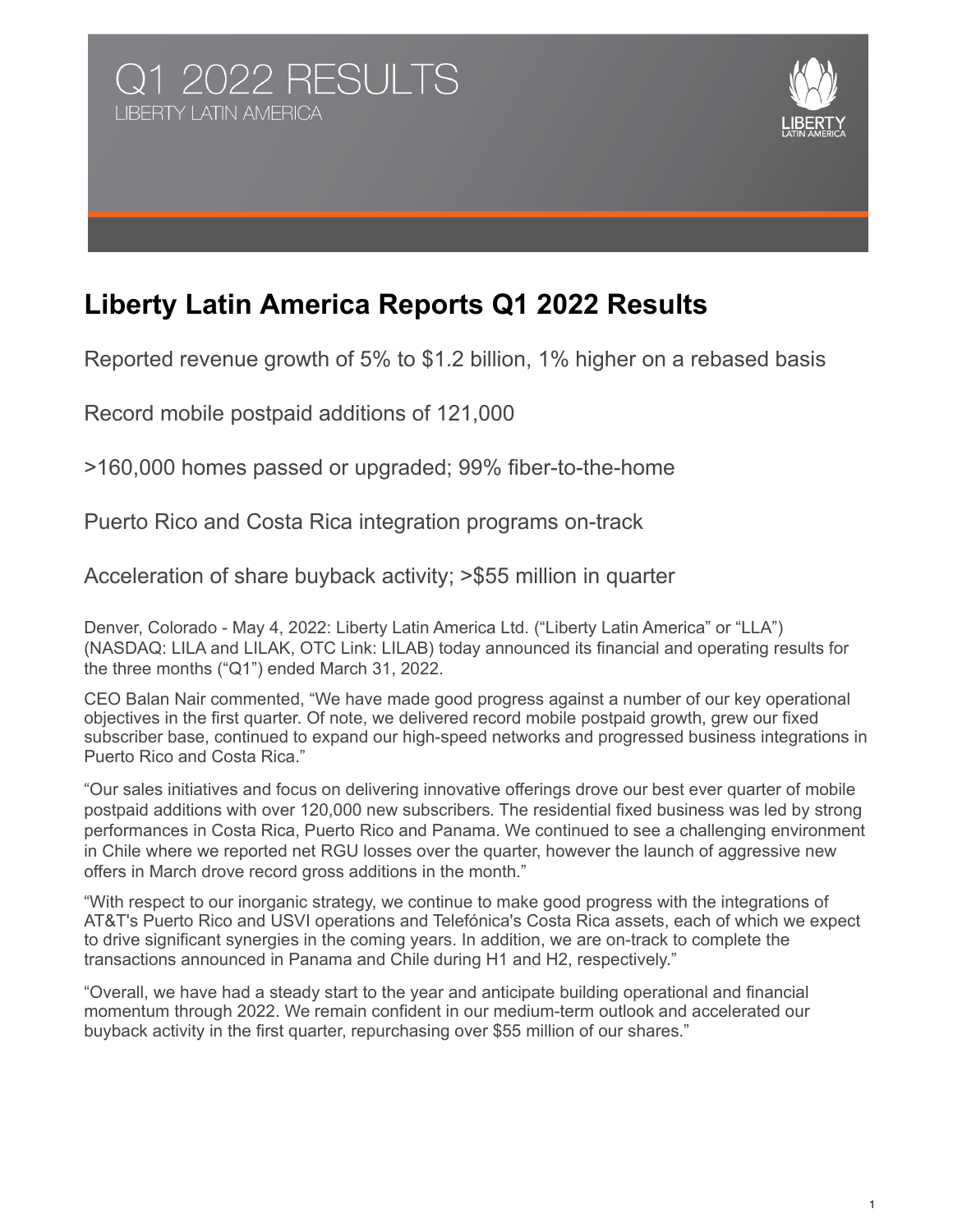

## Business Highlights

- C&W Caribbean & Networks: solid financial start to year
	- Record mobile postpaid adds driven by sales initiatives, including converged offerings
	- Reported and rebased Adj. OIBDA growth of 6% and 8%, respectively
- C&W Panama: robust fixed and mobile postpaid operating momentum
	- Fixed RGU adds of 24,000 up 136% YoY
	- Best ever mobile postpaid adds of 28,000
- Liberty Puerto Rico: continued operating momentum; focus on integration
	- Robust fixed adds driven by broadband, significant mobile adds driven by postpaid
	- Integration and synergy realization on-track
- VTR: performance continues to be challenged in LLA's most competitive market
	- Aggressive price plans impacted ARPU; broadly stabilized broadband RGUs in March
	- JV agreed with América Móvil in Phase II of regulatory process, expect completion in H2
- Costa Rica: record fixed and mobile subscriber additions; strong financial performance
	- 100,000 mobile subscribers and 16,000 fixed RGUs added
	- Reported and rebased Adj. OIBDA growth of 114% and 24%, respectively

*Additional information, including historic quarterly revenue, adjusted OIBDA, and P&E additions, can be found on our website at https://www.lla.com/investors.*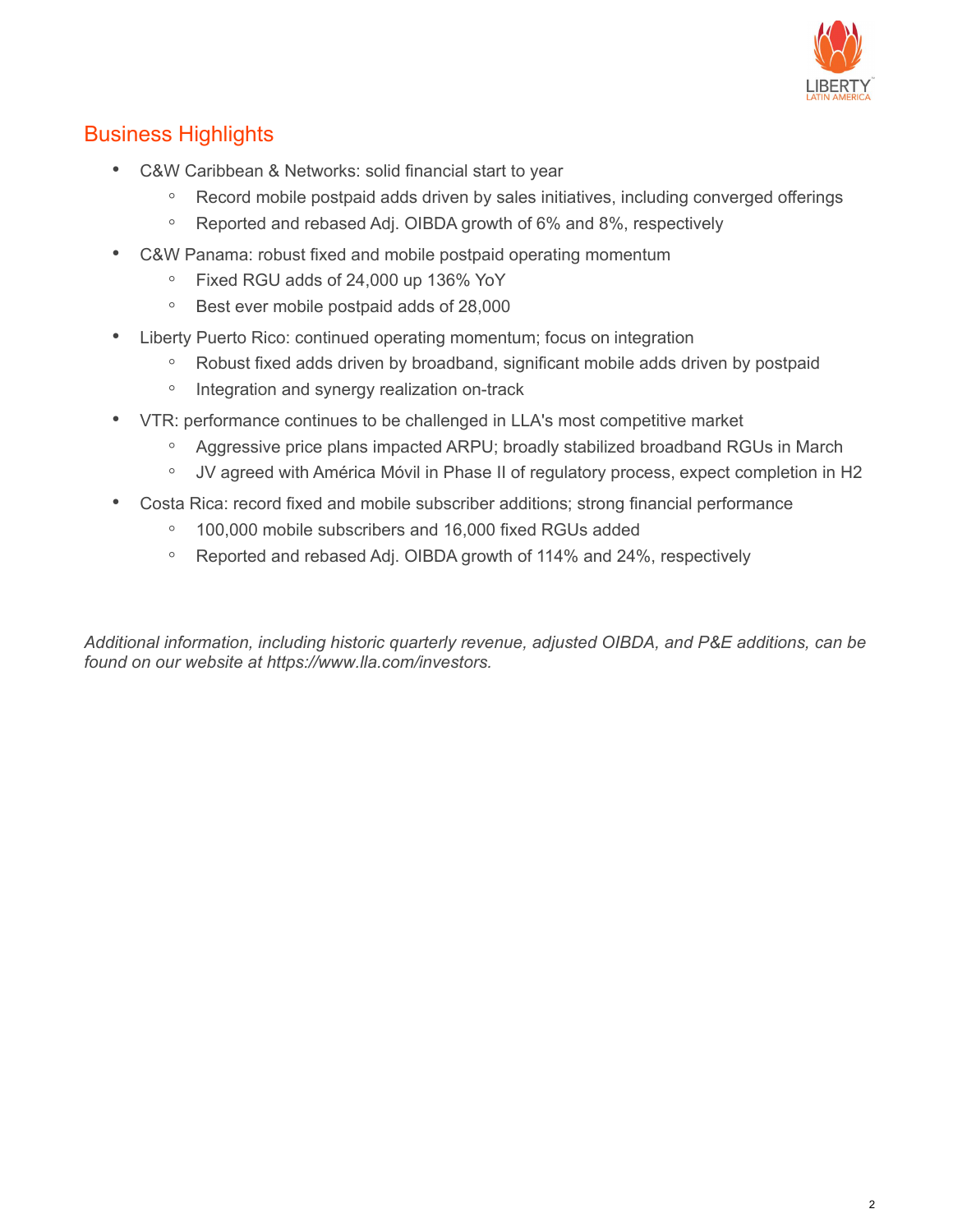

# Financial and Operating Highlights

| <b>Financial Highlights</b>                     |              | Q1 2022 |              | $\overline{Q12021}$ | <b>YoY</b><br>Growth /<br>(Decline) | YoY<br>Rebase<br>Growth /<br>$(Decline)^T$ |
|-------------------------------------------------|--------------|---------|--------------|---------------------|-------------------------------------|--------------------------------------------|
| (USD in millions)                               |              |         |              |                     |                                     |                                            |
| <b>Revenue</b>                                  | $\mathbb{S}$ | 1.219   | $\mathbb{S}$ | 1.165               | 5%                                  | $1\%$                                      |
|                                                 | \$           | 440     | \$           | 449                 | (2%)                                | (2%)                                       |
|                                                 | $\mathbb{S}$ | 188     | $\mathbb{S}$ | 181                 | 4%                                  |                                            |
| Property & equipment additions                  | \$           | 175     | \$           | 152                 | 15%                                 |                                            |
| As a percentage of revenue                      |              | 14%     |              | 13%                 |                                     |                                            |
|                                                 | \$           | (57)    | \$           | 58                  |                                     |                                            |
| Cash provided by operating activities           | \$           | 122     | \$           | 204                 |                                     |                                            |
| Cash used by investing activities               | \$           | (189)   | \$           | (126)               |                                     |                                            |
| Cash provided (used) by financing<br>activities | \$           | (78)    | \$           | 333                 |                                     |                                            |

| Operating Highlights <sup>4</sup>          | Q1 2022   | Q1 2021   | <b>YoY</b><br>Growth |
|--------------------------------------------|-----------|-----------|----------------------|
| <b>Total Customers</b>                     | 3,227,600 | 3.217.400 | —%                   |
| <b>Organic customer additions (losses)</b> | (7,900)   | 12.800    |                      |
| <b>Fixed RGUs</b>                          | 6,453,300 | 6.262.300 | 3%                   |
| <b>Organic RGU additions</b>               | 3,200     | 76,000    |                      |
| Organic internet additions                 | 13,700    | 34.000    |                      |
| Mobile subscribers*                        | 7,590,000 | 4,506,200 | 68%                  |
| Organic mobile additions                   | 49.700    | 54.900    |                      |
| Organic postpaid additions                 | 121.100   | 8.100     |                      |

\* Q1 2022 figures include mobile subscribers and ARPU related to operations in Costa Rica, which were acquired on August 9, 2021 and are therefore not included in Q1 2021 subscriber data.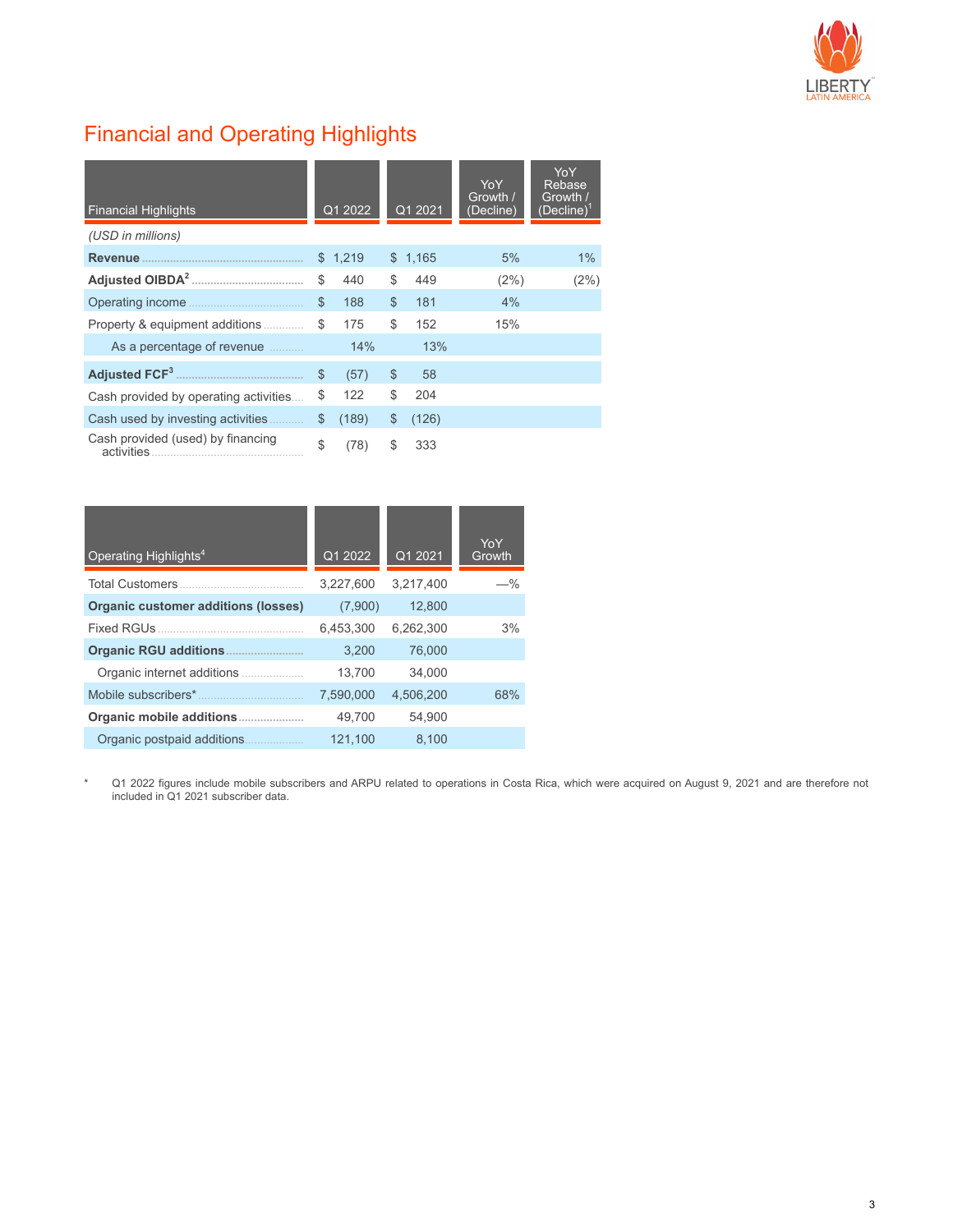

## Revenue Highlights

The following table presents (i) revenue of each of our segments and corporate operations for the periods indicated, and (ii) the percentage change from period-to-period on both a reported and rebased basis:

|                          | Three months ended            |           |     |           |                     |      |               |
|--------------------------|-------------------------------|-----------|-----|-----------|---------------------|------|---------------|
|                          |                               | March 31, |     |           | Increase/(decrease) |      |               |
|                          | 2022                          |           |     | 2021      | $\frac{0}{2}$       |      | Rebased %     |
|                          | in millions, except % amounts |           |     |           |                     |      |               |
| C&W Caribbean & Networks | \$.                           | 444.9     | \$. | 429.8     |                     |      | $\mathfrak h$ |
| C&W Panama               |                               | 127.2     |     | 127.3     |                     |      |               |
| Liberty Puerto Rico      |                               | 369.3     |     | 361.3     |                     | 2    |               |
| <b>VTR</b>               |                               | 170.8     |     | 210.3     |                     | (19) | (9)           |
| Costa Rica               |                               | 107.4     |     | 36.2      |                     | 197  | 9             |
| Corporate.               |                               | 5.6       |     | 5.4       |                     |      |               |
| Eliminations             |                               | (6.5)     |     | (5.1)     |                     | N.M. | N.M.          |
| Total                    |                               | 1.218.7   |     | \$1.165.2 |                     | 5    |               |

N.M. – Not Meaningful.

- Our reported revenue for the three months ended March 31, 2022 increased by 5%.
	- **◦** Reported revenue growth in Q1 2022 was driven by (1) \$72 million from the acquisition of Telefónica's Costa Rica operations on August 9, 2021, (2) organic growth across C&W Caribbean & Networks and Liberty Puerto Rico, (3) organic declines at VTR and (4) a net foreign exchange ("FX") impact of \$(29) million.

#### Q1 2022 Revenue Growth – Segment Highlights

- C&W Caribbean & Networks: revenue increased by 4% on a reported basis and 5% on a rebased basis.
	- **◦** Fixed residential revenue grew by 4% on a reported basis and 5% on a rebased basis, as compared to the prior-year period. Our performance was driven by volume growth, as new build / upgraded homes and continued residential demand for our products led to strong subscriber additions over the past twelve months.
	- Mobile revenue was 7% higher on a reported basis and 8% on a rebased basis, as compared to the prior-year period. Growth was primarily driven by a higher average number of mobile subscribers, resulting from sales initiatives including converged offerings.
	- B2B revenue was 2% and 4% higher on a reported and rebased basis, respectively, as compared to the prior-year period. Performance was driven by higher project-related revenue, and growth in fixed internet and mobile subscription services. This growth was partly offset by declines in subsea revenue year-over-year as increased demand for telecommunications capacity on our networks was more than offset by a \$4 million net negative impact from IRU accelerations, largely in Q1 2021.
- C&W Panama: revenue was flat on a reported and rebased basis.
	- Fixed residential revenue was 9% higher on a reported and rebased basis. Growth was driven by increased subscribers, as we added 75,000 RGUs over the past twelve months, with traction from our high-speed data and video propositions.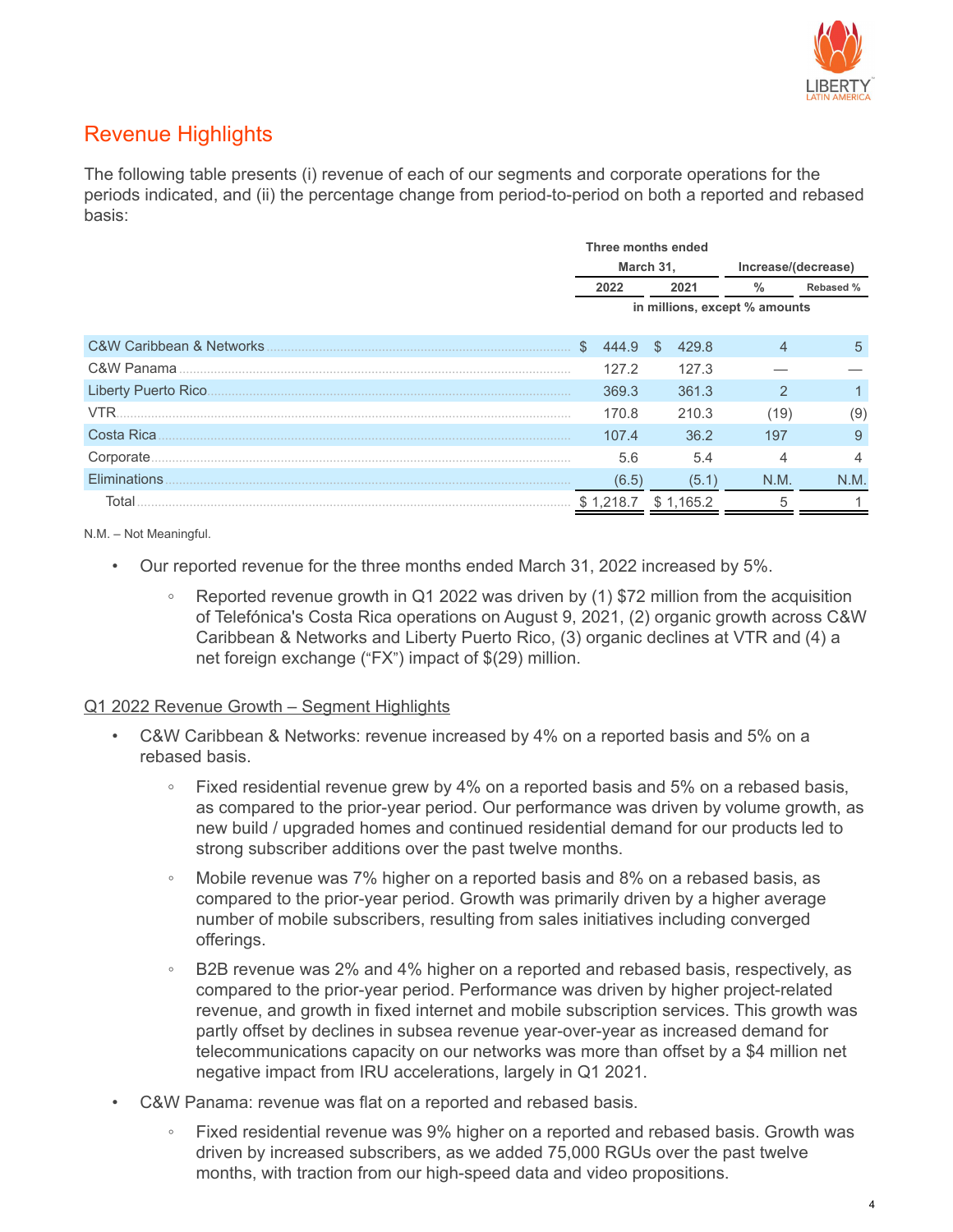

- Mobile revenue decreased by 3% on a reported and rebased basis. The decline was driven by reduced prepaid subscription revenue as growth in subscribers over the last twelve months was more than offset by lower ARPU from prepaid mobile services, mainly attributable to lower recharging activity. This decline was partly offset by strength in postpaid subscription revenue, which was up 25% year-over-year, driven by subscriber growth, mainly due to successfully migrating customers from prepaid to postpaid.
- B2B revenue was 2% lower on a reported and rebased basis, as growth in fixed and mobile recurring revenue was offset by lower government project-related revenue.
- Liberty Puerto Rico: revenue grew by 2% and 1% on a reported and rebased basis, respectively. Fixed revenue grew strongly, driven by subscriber growth as we added 59,000 RGUs over the last twelve months. This was partly offset by mobile, which was lower overall, as stable subscription revenue was more than offset by a \$7 million reduction in equipment revenue and \$3 million decline in inbound roaming revenue as compared to the prior-year period.
- **•** VTR: revenue was 19% and 9% lower on a reported and rebased basis, respectively. Competitive pressures have led to declines in ARPU and subscriber levels over the last twelve months, negatively impacting year-over-year performance. Strategic initiatives implemented in the first quarter, including aggressively priced commercial propositions, improved gross subscriber additions, however, also contributed to lower ARPU.
- **•** Costa Rica: revenue grew by 197% and 9% on a reported and rebased basis, respectively. Reported performance benefited from the inclusion of Telefónica's Costa Rica operations in the quarter. The strong rebased growth was driven by increased customers across both our mobile and fixed businesses, year-over-year.

#### Operating Income

- **•** Operating income was \$188 million and \$181 million for the three months ended March 31, 2022 and 2021, respectively.
	- *◦* We reported higher operating income during Q1 2022, as compared with the corresponding period during 2021, primarily due to a decrease in depreciation and amortization expense as we ceased recording depreciation expense for the Chile JV Entities during the third quarter of 2021 when we began accounting for them as held for sale.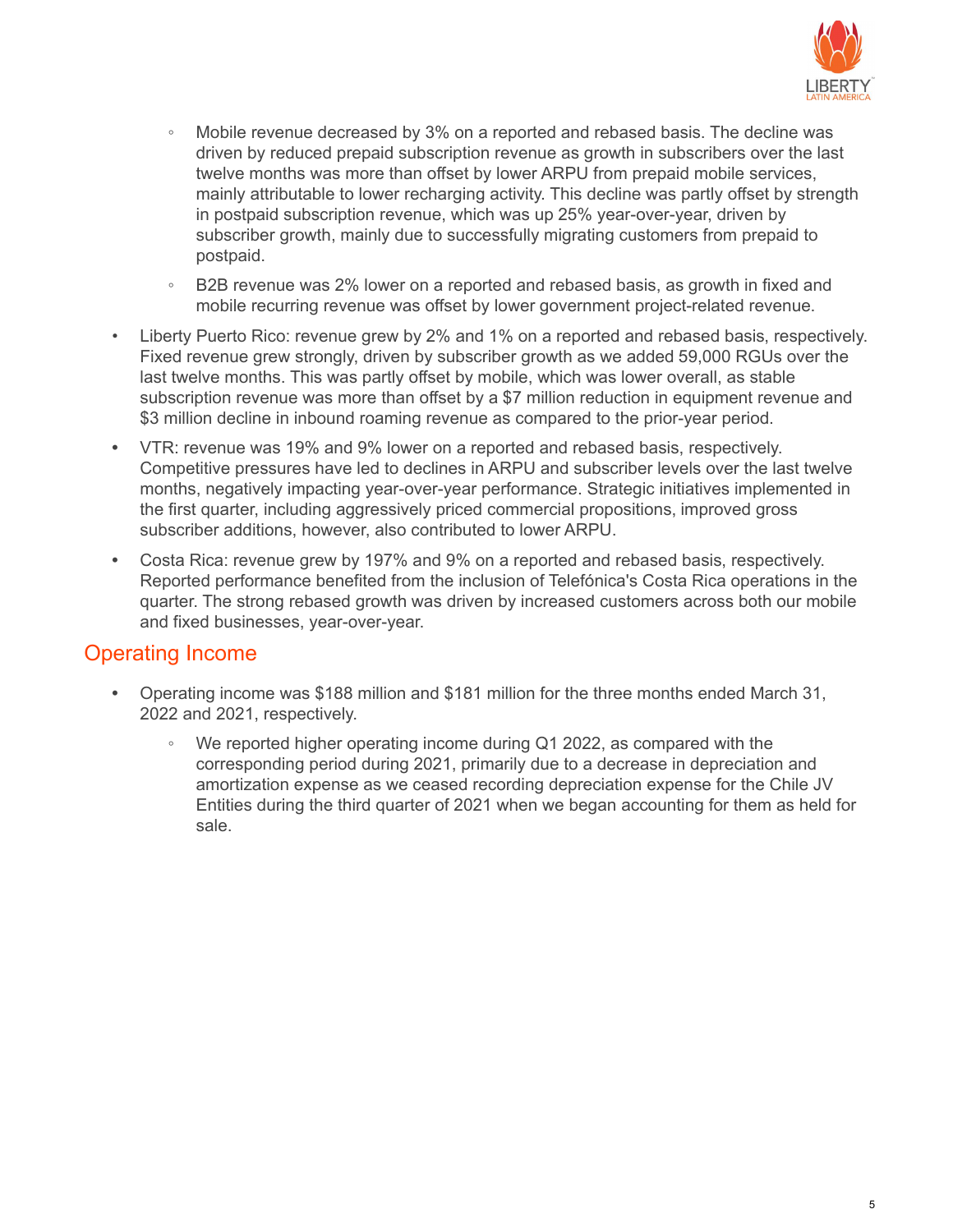

## Adjusted OIBDA Highlights

The following table presents (i) Adjusted OIBDA of each of our reportable segments and our corporate category for the periods indicated, and (ii) the percentage change from period-to-period on both a reported and rebased basis:

|                                         |           | Three months ended |              |        |                               |           |  |
|-----------------------------------------|-----------|--------------------|--------------|--------|-------------------------------|-----------|--|
|                                         | March 31, |                    |              |        | Increase (decrease)           |           |  |
|                                         |           | 2022               |              | 2021   | $\%$                          | Rebased % |  |
|                                         |           |                    |              |        | in millions, except % amounts |           |  |
|                                         |           |                    |              |        |                               |           |  |
| <b>C&amp;W Caribbean &amp; Networks</b> |           | \$192.5            | $\mathbb{S}$ | 181.3  | 6                             | 8         |  |
| C&W Panama                              |           | 40.5               |              | 44.0   | (8)                           | (8)       |  |
|                                         |           | 144.3              |              | 149.9  | (4)                           | (4)       |  |
| <b>VTR</b>                              |           | 46.5               |              | 70.5   | (34)                          | (26)      |  |
| Costa Rica                              |           | 30.2               |              | 14.1   | 114                           | 24        |  |
|                                         |           | (13.8)             |              | (10.5) | (31)                          | (31)      |  |
| Total                                   |           | \$440.2            | \$.          | 449.3  |                               |           |  |
|                                         |           |                    |              |        |                               |           |  |
|                                         |           | 15.5%              |              | 15.5%  |                               |           |  |
| Adjusted OIBDA margin                   |           | 36.1%              |              | 38.6 % |                               |           |  |

- Our reported Adjusted OIBDA for the three months ended March 31, 2022 decreased by 2%.
	- **◦** Reported Adjusted OIBDA was lower in Q1 2022, driven by an organic decline in VTR. This decline was partially offset by the addition of \$17 million contributed by operations acquired from Telefónica in Costa Rica and organic growth at C&W Caribbean & Networks.

#### Q1 2022 Adjusted OIBDA Growth – Segment Highlights

- C&W Caribbean and Networks: Adjusted OIBDA increased on a reported and rebased basis by 6% and 8%, respectively, driven by the aforementioned rebased revenue growth. Our reported Adjusted OIBDA margin improved by 110 basis points to 43.3% despite increased direct costs mainly due to project-related B2B activity, and a rise in other operating costs and expenses, which were driven in part by higher utility costs.
- C&W Panama: Adjusted OIBDA was 8% lower on a reported and rebased basis. The decline was driven by higher other operating costs and expenses, primarily due to higher commission and staff costs related to sales activities.
- Liberty Puerto Rico: Adjusted OIBDA declined by 4% on a reported and rebased basis. Rebased Adjusted OIBDA was lower as revenue growth was more than offset by increased costs, including costs related to personnel, equipment and integration.
- VTR: Adjusted OIBDA declined on a reported and rebased basis by 34% and 26%, respectively. The rebased decline was driven by the aforementioned decrease in revenue. Direct and other operating costs were broadly flat year-over-year, as savings across a number of areas were offset by: (i) increased programming costs related to higher basic content costs and a settlement associated with a programming contract, and (ii) higher commercial costs, primarily due to the return of the Lollapalooza music festival, which had been postponed for the prior two years. As a result of the aforementioned settlement, we have lowered the costs of our video packages and now have the ability to create skinnier bundles.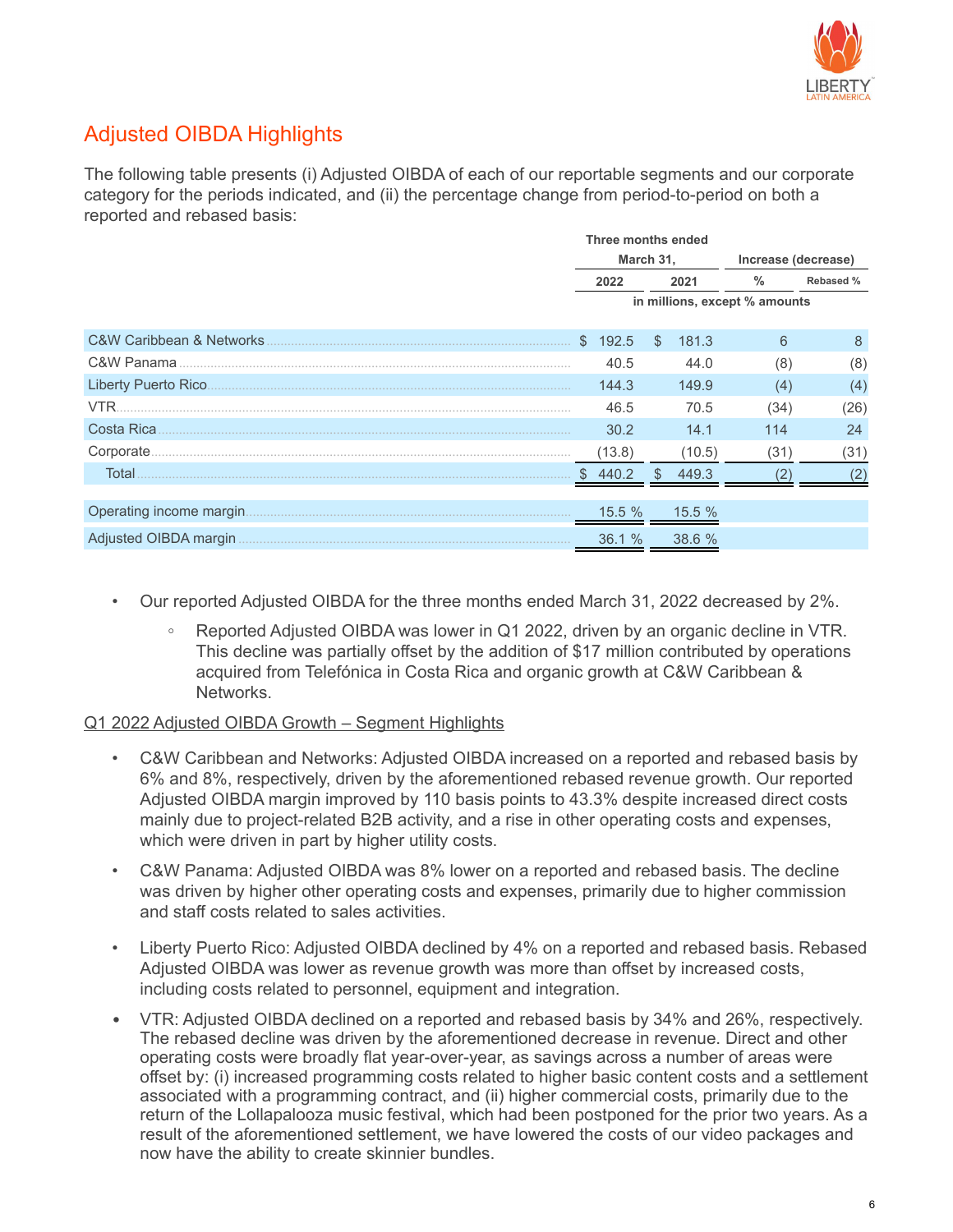

• Costa Rica: Adjusted OIBDA grew by 114% and 24%, on a reported and rebased basis, respectively. Reported growth benefited from the inclusion of Telefónica's Costa Rica operations in the quarter. Our rebased performance was impacted by the aforementioned rebased revenue growth and margin improvement driven by the acquired operations, partly offset by \$2 million of additional integration costs, as compared to the prior-year period.

#### Net Earnings Attributable to Shareholders

**•** Net earnings attributable to shareholders was \$84 million and \$89 million for the three months ended March 31, 2022 and 2021, respectively.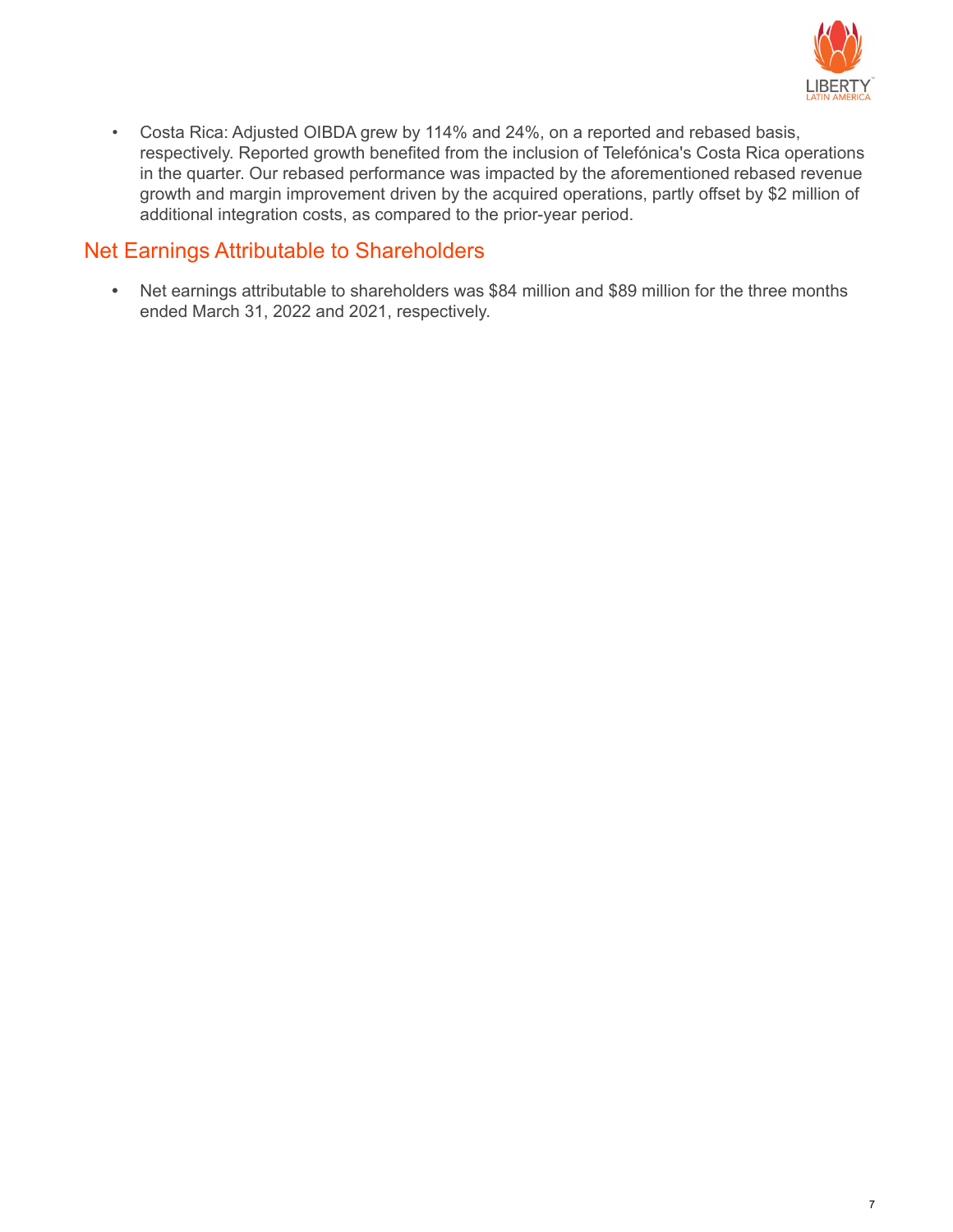

# **Property & Equipment Additions and Capital Expenditures**

The table below highlights the categories of the property and equipment additions (P&E Additions) for the indicated periods and reconciles to cash paid for capital expenditures.

|                                                                                  |               | Three months ended<br>March 31, |                         |         |
|----------------------------------------------------------------------------------|---------------|---------------------------------|-------------------------|---------|
|                                                                                  |               | 2022                            |                         | 2021    |
|                                                                                  |               | <b>USD in millions</b>          |                         |         |
|                                                                                  | $\sqrt[6]{3}$ | 82.8                            | $\sqrt[6]{\frac{1}{2}}$ | 73.6    |
|                                                                                  |               | 30.1                            |                         | 25.5    |
|                                                                                  |               | 24.6                            |                         | 17.1    |
|                                                                                  |               | 25.0                            |                         | 26.9    |
|                                                                                  |               | 12.9                            |                         | 9.3     |
|                                                                                  |               | 175.4                           |                         | 152.4   |
|                                                                                  |               | (31.9)                          |                         | (18.8)  |
|                                                                                  |               | 21.2                            |                         | 2.0     |
|                                                                                  |               | 164.7 \$                        |                         | 135.6   |
|                                                                                  |               | 14.4%                           |                         | 13.1%   |
| Property & Equipment Additions:                                                  |               |                                 |                         |         |
|                                                                                  |               | 51.6                            | $\mathcal{L}$           | 49.6    |
|                                                                                  |               | 15.0                            |                         | 10.7    |
|                                                                                  |               | 44.5                            |                         | 33.7    |
|                                                                                  |               | 44.7                            |                         | 46.7    |
|                                                                                  |               | 9.9                             |                         | 7.3     |
|                                                                                  |               | 9.7                             |                         | 4.4     |
|                                                                                  |               | $175.4$ \$                      |                         | 152.4   |
| Property & Equipment Additions as a Percentage of Revenue by Reportable Segment: |               |                                 |                         |         |
|                                                                                  |               | 11.6 %                          |                         | 11.5 %  |
|                                                                                  |               | 11.8 %                          |                         | 8.4 %   |
| Liberty Puerto Rico                                                              |               | 12.0 %                          |                         | 9.3%    |
|                                                                                  |               | 26.2 %                          |                         | 22.2 %  |
|                                                                                  |               | 9.2%                            |                         | 20.2 %  |
| New Build and Homes Upgraded by Reportable Segment:                              |               |                                 |                         |         |
|                                                                                  |               | 36,300                          |                         | 21,000  |
|                                                                                  |               | 44,300                          |                         | 21,500  |
|                                                                                  |               | 7,400                           |                         | 2,100   |
| VTR.                                                                             |               | 65,000                          |                         | 76,700  |
|                                                                                  |               | 13,700                          |                         | 6,600   |
| Total.                                                                           |               | 166,700                         |                         | 127,900 |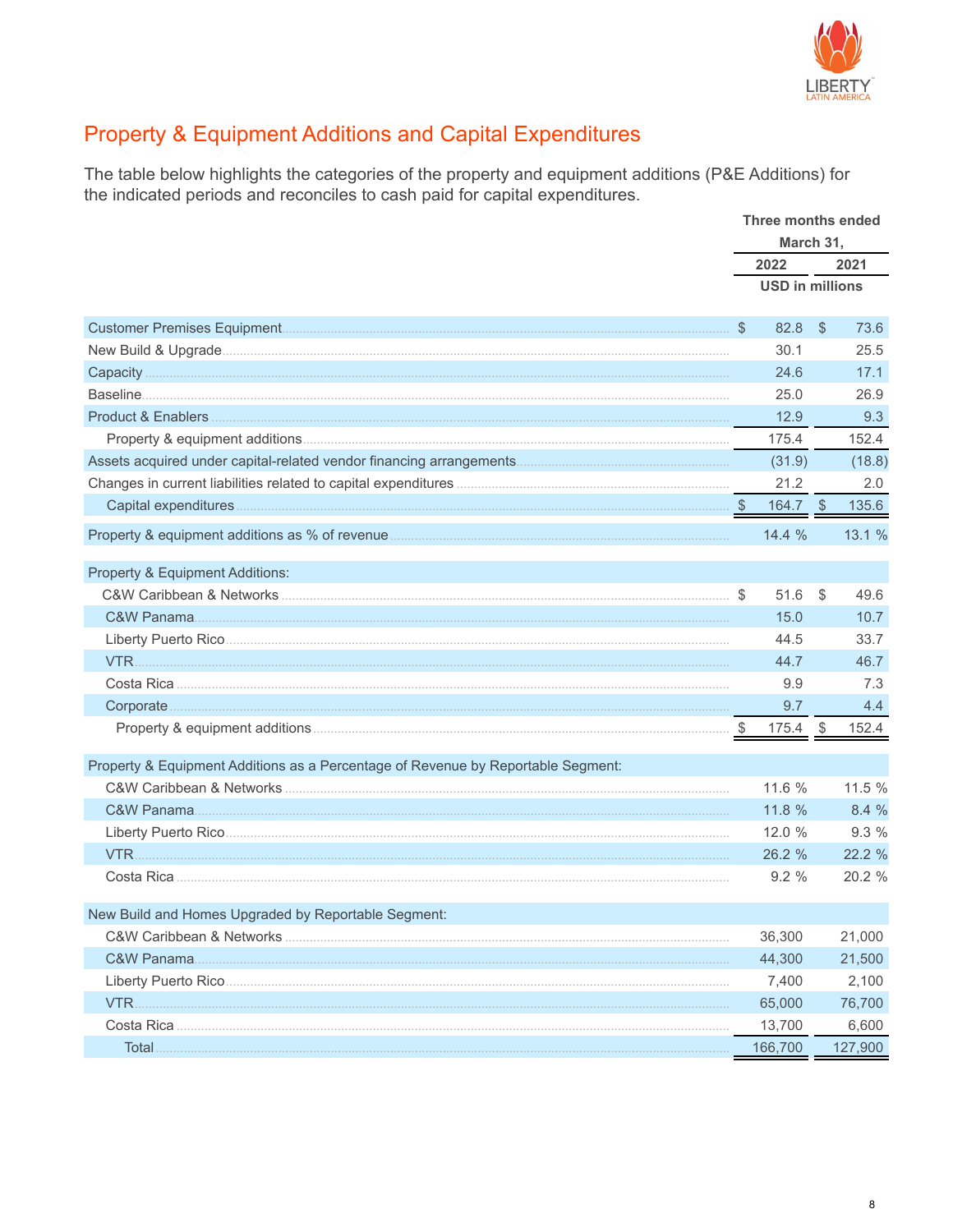

### Summary of Debt, Finance Lease Obligations and Cash and Cash Equivalents

The following table details the U.S. dollar equivalent balances of the outstanding principal amounts of our debt and finance lease obligations, and cash and cash equivalents at March 31, 2022:

|                  | <b>Debt</b> |         | <b>Finance lease</b><br>obligations |             |      | Debt and<br>finance lease<br>obligations |      | <b>Cash and</b><br>cash<br>equivalents |
|------------------|-------------|---------|-------------------------------------|-------------|------|------------------------------------------|------|----------------------------------------|
|                  |             |         |                                     | in millions |      |                                          |      |                                        |
|                  |             | 403.8   | -S                                  | 1.0         | - \$ | 404.8                                    | - \$ | 162.5                                  |
| C&W <sup>2</sup> |             | 4,286.7 |                                     |             |      | 4,286.7                                  |      | 541.3                                  |
|                  |             | 2,601.0 |                                     | 6.5         |      | 2,607.5                                  |      | 103.6                                  |
| VTR <sup>3</sup> |             | 1,529.1 |                                     |             |      | 1,529.1                                  |      | 98.9                                   |
| Costa Rica       |             | 404.1   |                                     | 4.3         |      | 408.4                                    |      | 17.1                                   |
| Total            |             | 9.224.7 |                                     | 11.8        |      | 9.236.5                                  |      | 923.4                                  |
|                  |             |         |                                     |             |      |                                          |      |                                        |

| <b>Consolidated Leverage and Liquidity Information:</b>                              | March 31,<br>2022 | December 31, |
|--------------------------------------------------------------------------------------|-------------------|--------------|
|                                                                                      |                   |              |
| Consolidated debt and finance lease obligations to operating income (loss) ratio     | (20.4)x           | (16.6)x      |
| Consolidated net debt and finance lease obligations to operating income (loss) ratio | (18.3)x           | (14.7)x      |
| Consolidated gross leverage ratio <sup>4</sup>                                       | 5.1x              | 5.0x         |
| Consolidated net leverage ratio <sup>4</sup>                                         | 4.6x              | 4.4x         |
| Average debt tenor <sup>5</sup>                                                      | 5.7 years         | 5.9 years    |
| Fully-swapped borrowing costs.                                                       | 5.9%              | 5.8%         |
| Unused borrowing capacity (in millions) $6\ldots$                                    | \$1,231.3         | \$1.211.6    |

 $<sup>1</sup>$ . Represents the amount held by Liberty Latin America on a standalone basis plus the aggregate amount held by subsidiaries</sup> of Liberty Latin America that are outside our borrowing groups.

<sup>2.</sup> Represents the C&W borrowing group, including the C&W Caribbean & Networks and C&W Panama reporting segments.

- <sup>3.</sup> Represents the debt and finance lease obligations of the VTR borrowing group, which are classified as held for sale on our March 31, 2022 condensed consolidated balance sheet. The cash and cash equivalents amount also includes \$67 million that is included in assets held for sale on our March 31, 2022 condensed consolidated balance sheet. In addition, the consolidated leverage and liquidity information includes the impact of the VTR borrowing group.
- 4. Consolidated leverage ratios are non-GAAP measures. For additional information, including definitions of our consolidated leverage ratios, required reconciliations, see *Non-GAAP Reconciliations* below.
- <sup>5.</sup> For purposes of calculating our average tenor, total debt excludes vendor financing and finance lease obligations.
- $6.$  At March 31, 2022, the full amount of unused borrowing capacity under our subsidiaries' revolving credit facilities was available to be borrowed, both before and after completion of the March 31, 2022 compliance reporting requirements.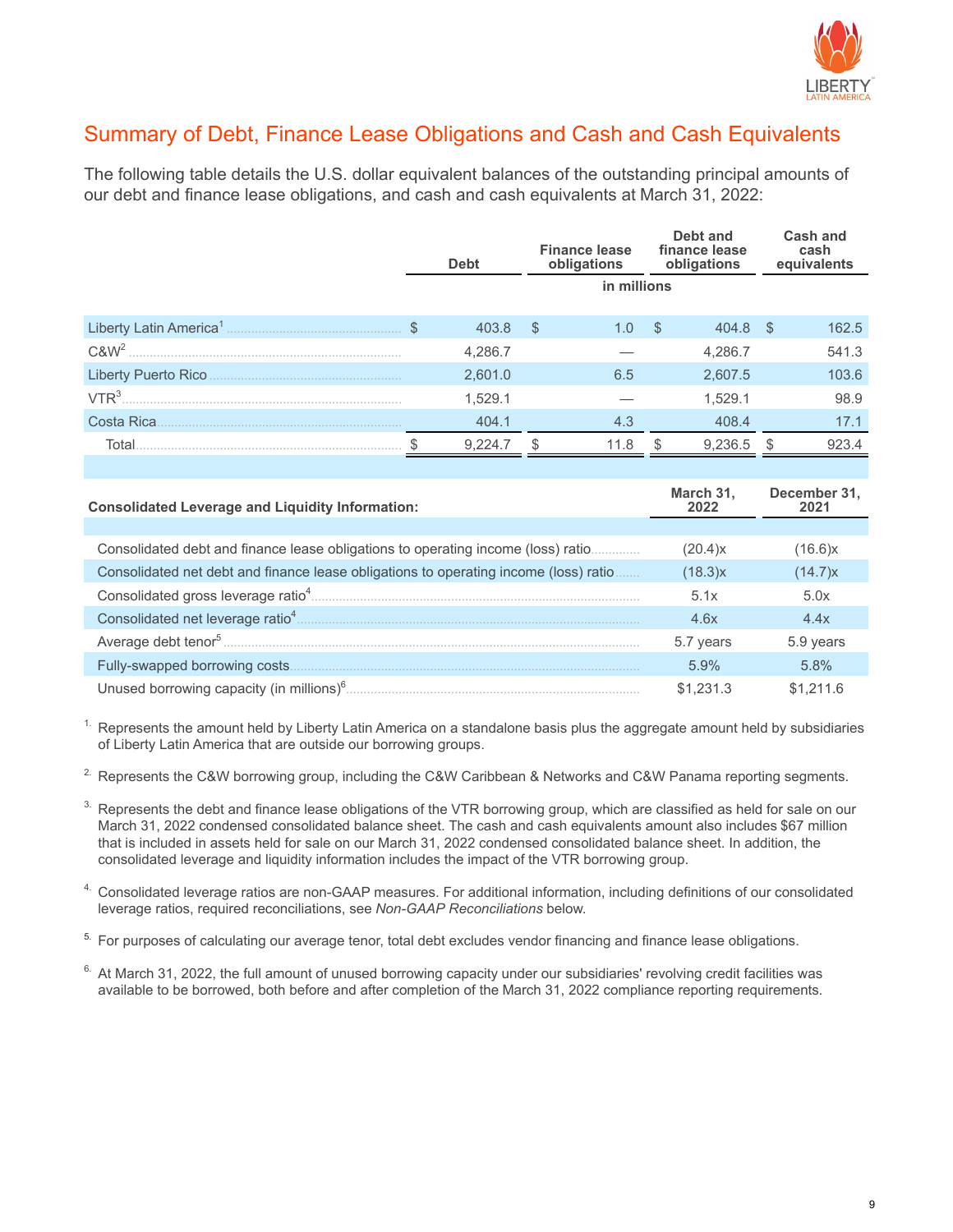

#### Quarterly Subscriber Variance

|                                 |                        |                                   | Fixed and Mobile Subscriber Variance Table - March 31, 2022 vs December 31, 2021 |                                 |                         |                                     |                             |            |          |                                           |
|---------------------------------|------------------------|-----------------------------------|----------------------------------------------------------------------------------|---------------------------------|-------------------------|-------------------------------------|-----------------------------|------------|----------|-------------------------------------------|
|                                 | Homes<br><b>Passed</b> | Two-way<br><b>Homes</b><br>Passed | <b>Fixed-line</b><br><b>Customer</b><br><b>Relationships</b>                     | Video<br><b>RGUs</b>            | Internet<br><b>RGUs</b> | Telephony<br><b>RGU<sub>s</sub></b> | <b>Total</b><br><b>RGUs</b> | Prepaid    | Postpaid | <b>Total Mobile</b><br><b>Subscribers</b> |
|                                 |                        |                                   |                                                                                  |                                 |                         |                                     |                             |            |          |                                           |
| Jamaica.                        | 8,800                  | 8,800                             | (5,700)                                                                          | (1,600)                         | (3,800)                 | (2,700)                             | (8,100)                     | (2,700)    | 6,100    | 3,400                                     |
|                                 |                        | $\hspace{0.1mm}-\hspace{0.1mm}$   | (1,400)                                                                          | 200                             | 700                     | (700)                               | 200                         | (1,700)    | (1,200)  | (2,900)                                   |
|                                 | 200                    | 200                               | 200                                                                              | 800                             | 200                     | 2,600                               | 3,600                       |            |          |                                           |
| <b>Barbados</b>                 |                        | $\overbrace{\phantom{12332}}$     | 300                                                                              | 500                             | 800                     | $\overbrace{\phantom{aaaaa}}$       | 1,300                       | 100        | 1.600    | 1,700                                     |
| Other $1$ .                     |                        | $\overbrace{\phantom{12333}}$     | (4,900)                                                                          | 100                             | (600)                   | (300)                               | (800)                       | (1,900)    | 8,200    | 6,300                                     |
| Total C&W Caribbean & Networks. | 9,000                  | 9,000                             | (11,500)                                                                         | $\hspace{0.1mm}-\hspace{0.1mm}$ | (2,700)                 | (1,100)                             | (3,800)                     | (6,200)    | 14,700   | 8,500                                     |
|                                 | 17,100                 | 17,100                            | 7,300                                                                            | 7,200                           | 9,100                   | 7,300                               | 23,600                      | (112, 100) | 28,400   | (83,700)                                  |
|                                 | 26,100                 | 26,100                            | (4,200)                                                                          | 7,200                           | 6.400                   | 6,200                               | 19,800                      | (118, 300) | 43,100   | (75, 200)                                 |
|                                 | 3,200                  | 3,200                             | 5,300                                                                            | 1,300                           | 8,000                   | 3,100                               | 12,400                      | (8,400)    | 38,600   | 30,200                                    |
|                                 | 64,400                 | 65,000                            | (15,700)                                                                         | (22,900)                        | (9,200)                 | (12,600)                            | (44, 700)                   | (900)      | (4,700)  | (5,600)                                   |
|                                 | 10,200                 | 10,200                            | 6,700                                                                            | 1,800                           | 8,500                   | 5,400                               | 15,700                      | 56,200     | 44,100   | 100,300                                   |
|                                 | 103,900                | 104,500                           | (7,900)                                                                          | (12,600)                        | 13,700                  | 2,100                               | 3,200                       | (71, 400)  | 121,100  | 49,700                                    |
|                                 |                        |                                   |                                                                                  |                                 |                         |                                     |                             |            |          |                                           |
| Q1 2022 Adjustments:            |                        |                                   |                                                                                  |                                 |                         |                                     |                             |            |          |                                           |
| $C&W C&N - Other1$ .            | 5,100                  | 5,100                             |                                                                                  |                                 |                         |                                     |                             |            |          |                                           |
|                                 |                        |                                   | 9,100                                                                            |                                 | 9,100                   | $\overline{\phantom{0}}$            | 9,100                       |            |          |                                           |
|                                 | 5,100                  | 5,100                             | 9,100                                                                            |                                 | 9,100                   |                                     | 9,100                       |            |          |                                           |
|                                 |                        |                                   |                                                                                  |                                 |                         |                                     |                             |            |          |                                           |
| Net Adds.                       | 109,000                | 109,600                           | 1,200                                                                            | (12,600)                        | 22,800                  | 2,100                               | 12,300                      | (71, 400)  | 121,100  | 49,700                                    |

<sup>1.</sup> C&W Caribbean & Networks Other's non-organic adjustment relates to the identification of additional homes passed during the process of upgrading certain parts of the network.

<sup>2.</sup> Liberty Puerto Rico's non-organic adjustment relates to the acquisition of Broadband VI, LLC effective December 31, 2021.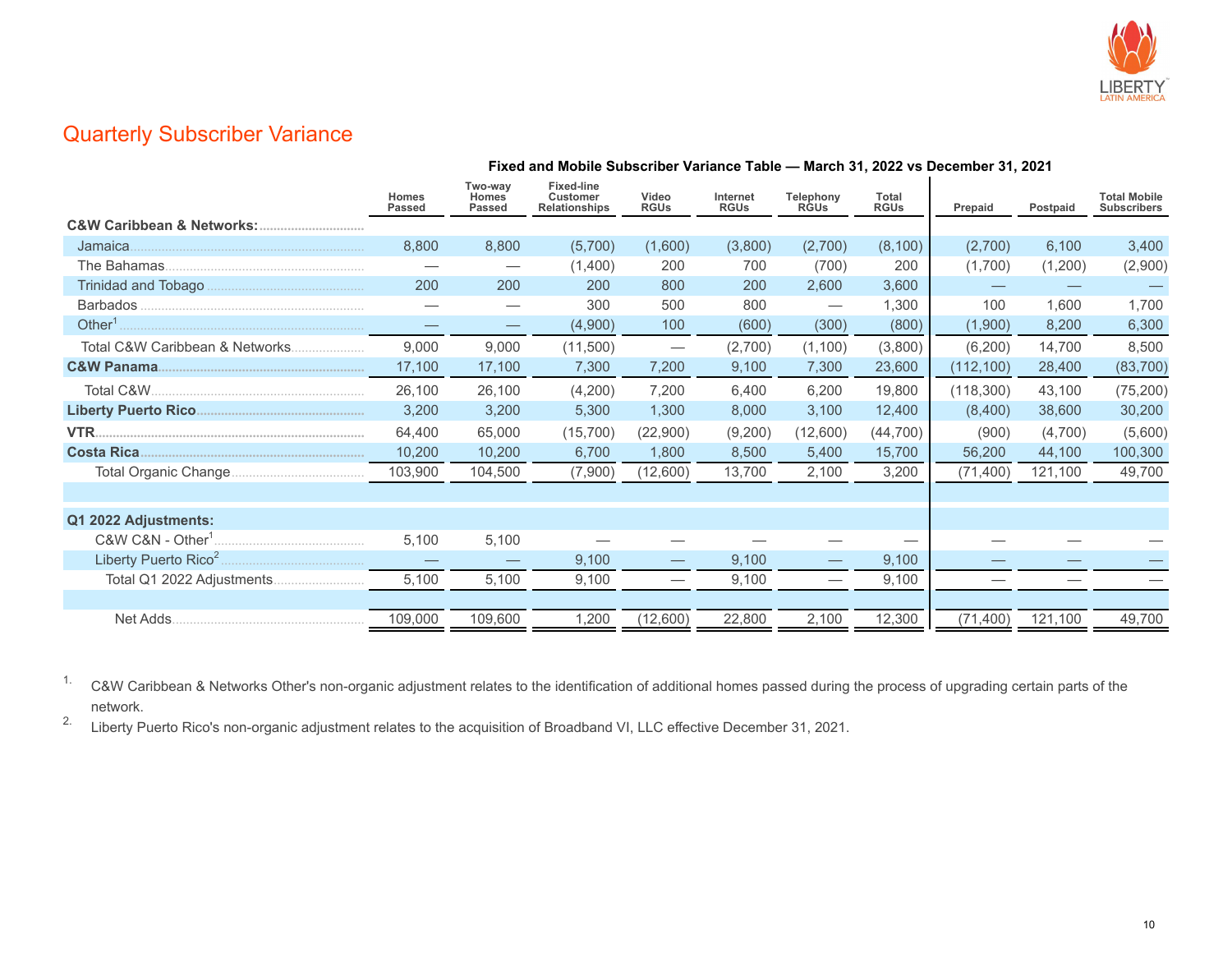

#### ARPU per Customer Relationship

The following table provides ARPU per customer relationship for the indicated periods:

|                                  |      |       |      | Three months ended March 31, |            | $FX$ -Neutral <sup>1</sup> |
|----------------------------------|------|-------|------|------------------------------|------------|----------------------------|
|                                  | 2022 |       | 2021 |                              | % Change   | % Change                   |
|                                  |      |       |      |                              |            |                            |
| <b>Reportable Segment:</b>       |      |       |      |                              |            |                            |
| C&W Caribbean & Networks.        |      | 49.08 | - \$ | 48.46                        | 1.3%       | 2.7%                       |
| C&W Panama                       |      | 38.82 | - \$ | 37.86                        | 2.5%       | 2.5%                       |
|                                  |      | 77.64 | - \$ | 77.83                        | $(0.2\%)$  | $(0.2\%)$                  |
| VTR <sup>2</sup>                 |      | 37.87 | - \$ | 43.55                        | $(13.0\%)$ | $(2.9\%)$                  |
|                                  |      | 40.81 | - \$ | 42.79                        | $(4.6\%)$  | 0.4%                       |
| Cable & Wireless Borrowing Group |      | 47.05 | .S   | 46.47                        | 1.2%       | 2.4%                       |

#### Mobile ARPU

The following table provides ARPU per mobile subscriber for the indicated periods:

|                              |      |          |      | Three months ended March 31, |            | $FX$ -Neutral <sup>1</sup> |  |
|------------------------------|------|----------|------|------------------------------|------------|----------------------------|--|
|                              | 2022 |          |      | 2021                         | % Change   | % Change                   |  |
| <b>Reportable Segment:</b>   |      |          |      |                              |            |                            |  |
|                              |      | 13.96 \$ |      | 14.18                        | $(1.6\%)$  | 0.1%                       |  |
| C&W Panama                   |      | 8.57     | - \$ | 9.93                         | $(13.7\%)$ | $(13.8\%)$                 |  |
|                              |      | 45.72    | - \$ | 44.68                        | 2.3%       | 2.3%                       |  |
| $VTR4$ and $VTR4$ and $VTR4$ |      | 12.43    | - \$ | 15.94                        | $(22.0\%)$ | $(12.9\%)$                 |  |
|                              |      | 5.53     | - \$ |                              | N.M.       | N.M.                       |  |
|                              |      | 11.38    | - \$ | 12.19                        | $(6.6\%)$  | $(5.6\%)$                  |  |

N.M. – Not Meaningful.

- <sup>1.</sup> The FX-Neutral change represents the percentage change on a year-over-year basis adjusted for FX impacts and is calculated by adjusting the current-period figures to reflect translation at the foreign currency rates used to translate the prior year amounts.
- <sup>2.</sup> The ARPU per customer relationship amounts in Chilean pesos for the three months ended March 31, 2022 and 2021 are CLP 30,618 and CLP 31,528, respectively.
- <sup>3.</sup> The ARPU per customer relationship amounts in Costa Rican colones for the three months ended March 31, 2022 and 2021 are CRC 26,318 and CRC 26,203, respectively.
- <sup>4.</sup> The mobile ARPU amounts in Chilean pesos for the three months ended March 31, 2022 and 2021 are CLP 10,055 and CLP 11,542, respectively.
- <sup>5.</sup> The mobile ARPU amount in Costa Rican colones for the three months ended March 31, 2022 is CRC 3,565.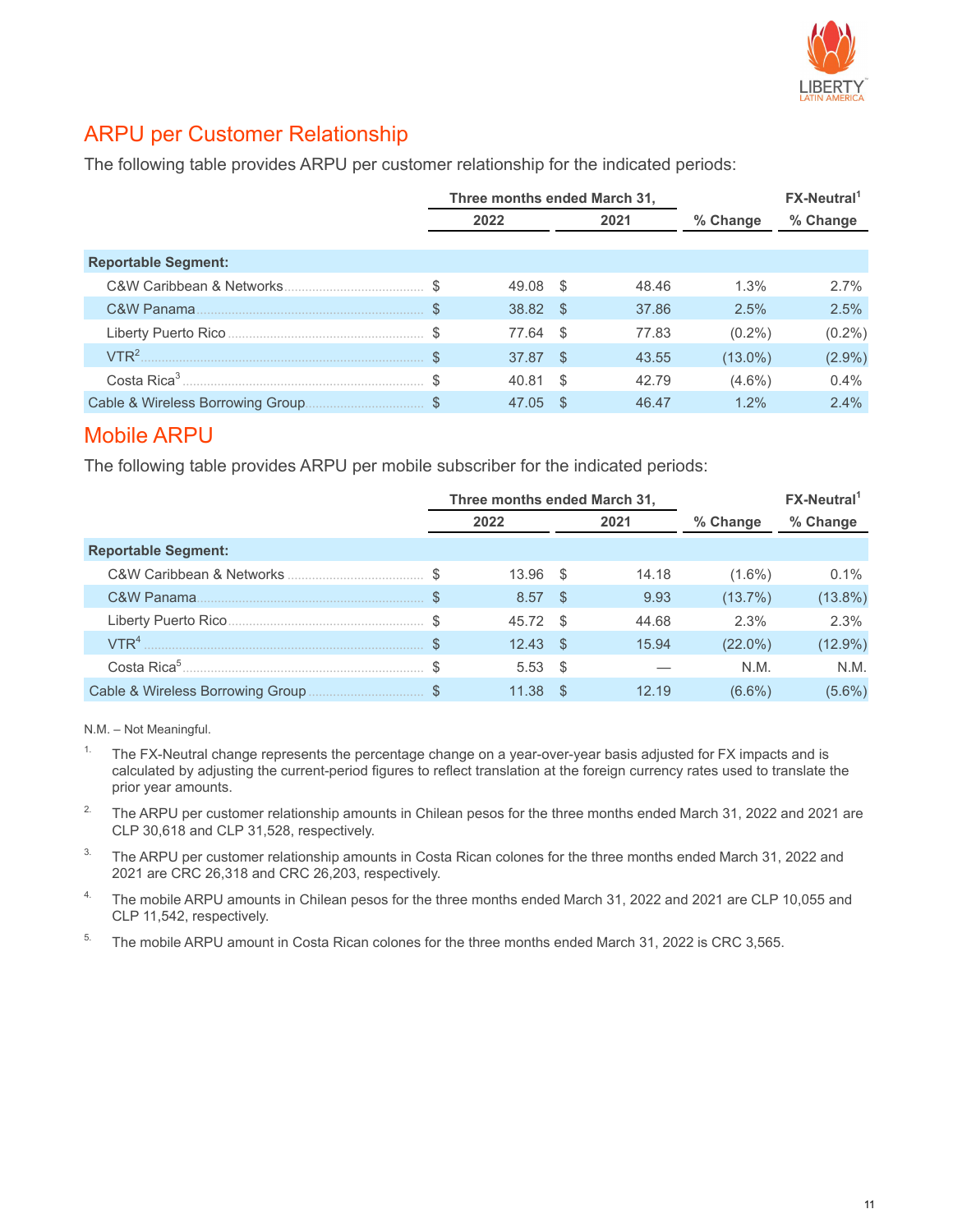

#### Forward-Looking Statements and Disclaimer

This press release contains forward-looking statements within the meaning of the Private Securities Litigation Reform Act of 1995, including statements regarding our strategies, priorities and objectives, performance, guidance and growth expectations for 2022; our digital strategy, product innovation and commercial plans and projects; expectations on demand for connectivity in the region; our anticipated integration plans, synergies, opportunities and integration costs in Puerto Rico following the AT&T Acquisition and in Costa Rica following the acquisition of Telefónica's Costa Rica business; the timing and impact of the acquisition of América Móvil's Panama operations and the formation of a joint venture with América Móvil in Chile; the strength of our balance sheet and tenor of our debt; our share repurchase program; and other information and statements that are not historical fact. These forwardlooking statements involve certain risks and uncertainties that could cause actual results to differ materially from those expressed or implied by these statements. These risks and uncertainties include events that are outside of our control, such as hurricanes and other natural disasters, political or social events, and pandemics, such as COVID-19, the uncertainties surrounding such events and efforts to contain any pandemic, the ability and cost to restore networks in the markets impacted by hurricanes or generally to respond to any such events; the continued use by subscribers and potential subscribers of our services and their willingness to upgrade to our more advanced offerings; our ability to meet challenges from competition, to manage rapid technological change or to maintain or increase rates to our subscribers or to pass through increased costs to our subscribers; the effects of changes in laws or regulation; general economic factors; our ability to obtain regulatory approval and satisfy conditions associated with acquisitions and dispositions, including the acquisition of América Móvil's Panama operations and the formation of a joint venture with América Móvil in Chile; our ability to successfully acquire and integrate new businesses and realize anticipated efficiencies from acquired businesses; the availability of attractive programming for our video services and the costs associated with such programming; our ability to achieve forecasted financial and operating targets; the outcome of any pending or threatened litigation; the ability of our operating companies to access cash of their respective subsidiaries; the impact of our operating companies' future financial performance, or market conditions generally, on the availability, terms and deployment of capital; fluctuations in currency exchange and interest rates; the ability of suppliers and vendors (including our third-party wireless network provider under our MVNO arrangement) to timely deliver quality products, equipment, software, services and access; our ability to adequately forecast and plan future network requirements including the costs and benefits associated with network expansions; and other factors detailed from time to time in our filings with the Securities and Exchange Commission, including our most recently filed Form 10-K and Form 10-Q. These forward-looking statements speak only as of the date of this press release. We expressly disclaim any obligation or undertaking to disseminate any updates or revisions to any forward-looking statement contained herein to reflect any change in our expectations with regard thereto or any change in events, conditions or circumstances on which any such statement is based.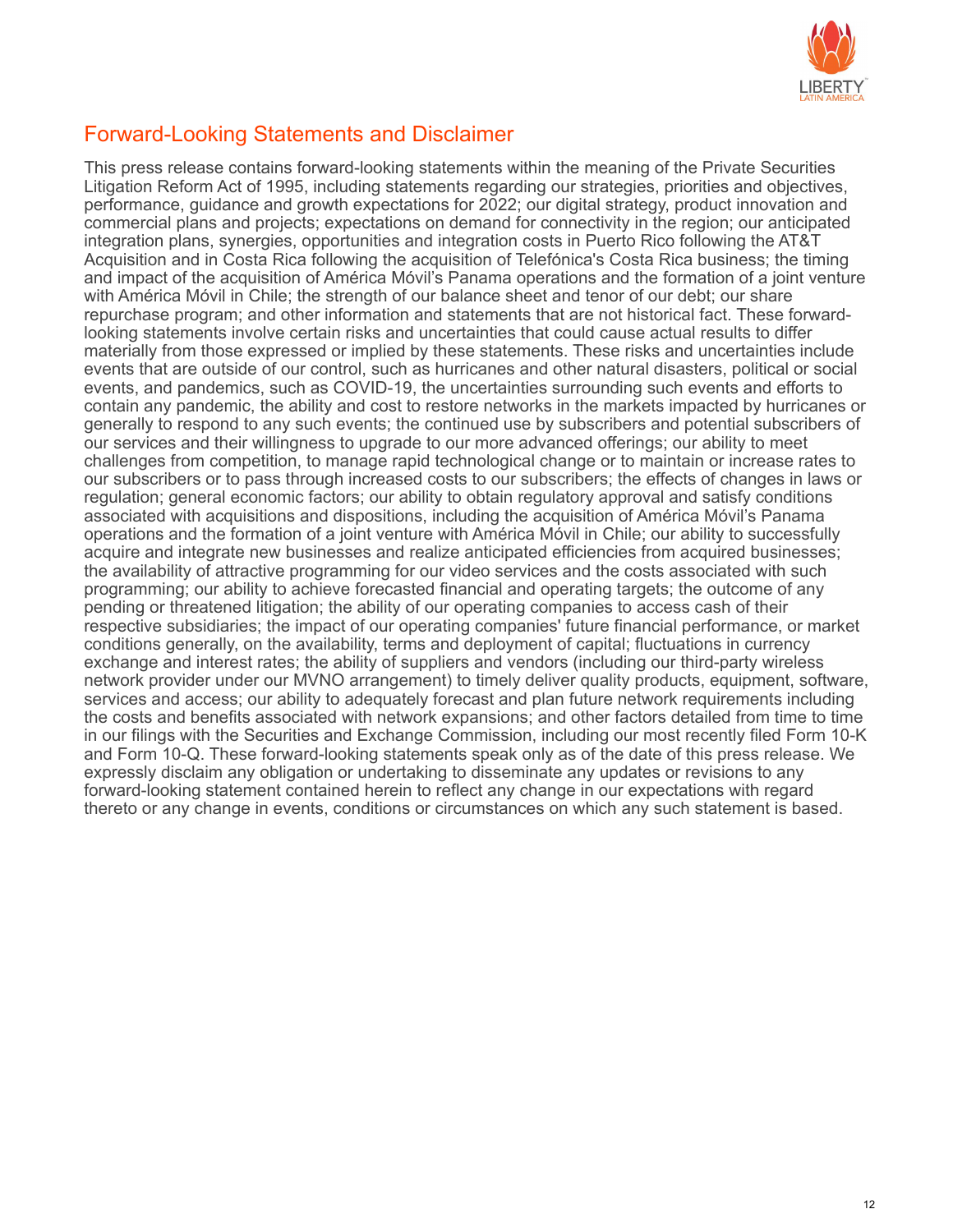

#### About Liberty Latin America

Liberty Latin America is a leading communications company operating in over 20 countries across Latin America and the Caribbean under the consumer brands VTR, Flow, Liberty, Más Móvil, BTC, and Cabletica. The communications and entertainment services that we offer to our residential and business customers in the region include digital video, broadband internet, telephony and mobile services. Our business products and services include enterprise-grade connectivity, data center, hosting and managed solutions, as well as information technology solutions with customers ranging from small and medium enterprises to international companies and governmental agencies. In addition, Liberty Latin America operates a subsea and terrestrial fiber optic cable network that connects approximately 40 markets in the region.

Liberty Latin America has three separate classes of common shares, which are traded on the NASDAQ Global Select Market under the symbols "LILA" (Class A) and "LILAK" (Class C), and on the OTC link under the symbol "LILAB" (Class B).

For more information, please visit www.lla.com or contact:

#### **Investor Relations Corporate Communications**

Kunal Patel ir@lla.com Claudia Restrepo llacommunications@lla.com

#### **Footnotes**

- Rebased growth rates are a non-GAAP measure. The indicated growth rates are rebased for the estimated impacts of (i) acquisitions and (ii) FX. See *Non-GAAP Reconciliations* below.
- 2. Adjusted OIBDA is a non-GAAP measure. For the definition of Adjusted OIBDA and required reconciliations, see *Non-GAAP Reconciliations* below.
- <sup>3.</sup> Adjusted Free Cash Flow ("Adjusted FCF") is a non-GAAP measure. For the definition of Adjusted FCF and required reconciliations, see *Non-GAAP Reconciliations* below.
- 4. See *Glossary* for the definition of RGUs and mobile subscribers. Organic figures exclude RGUs and mobile subscribers of acquired entities at the date of acquisition and other nonorganic adjustments, but include the impact of changes in RGUs and mobile subscribers from the date of acquisition. All subscriber / RGU additions or losses refer to net organic changes, unless otherwise noted.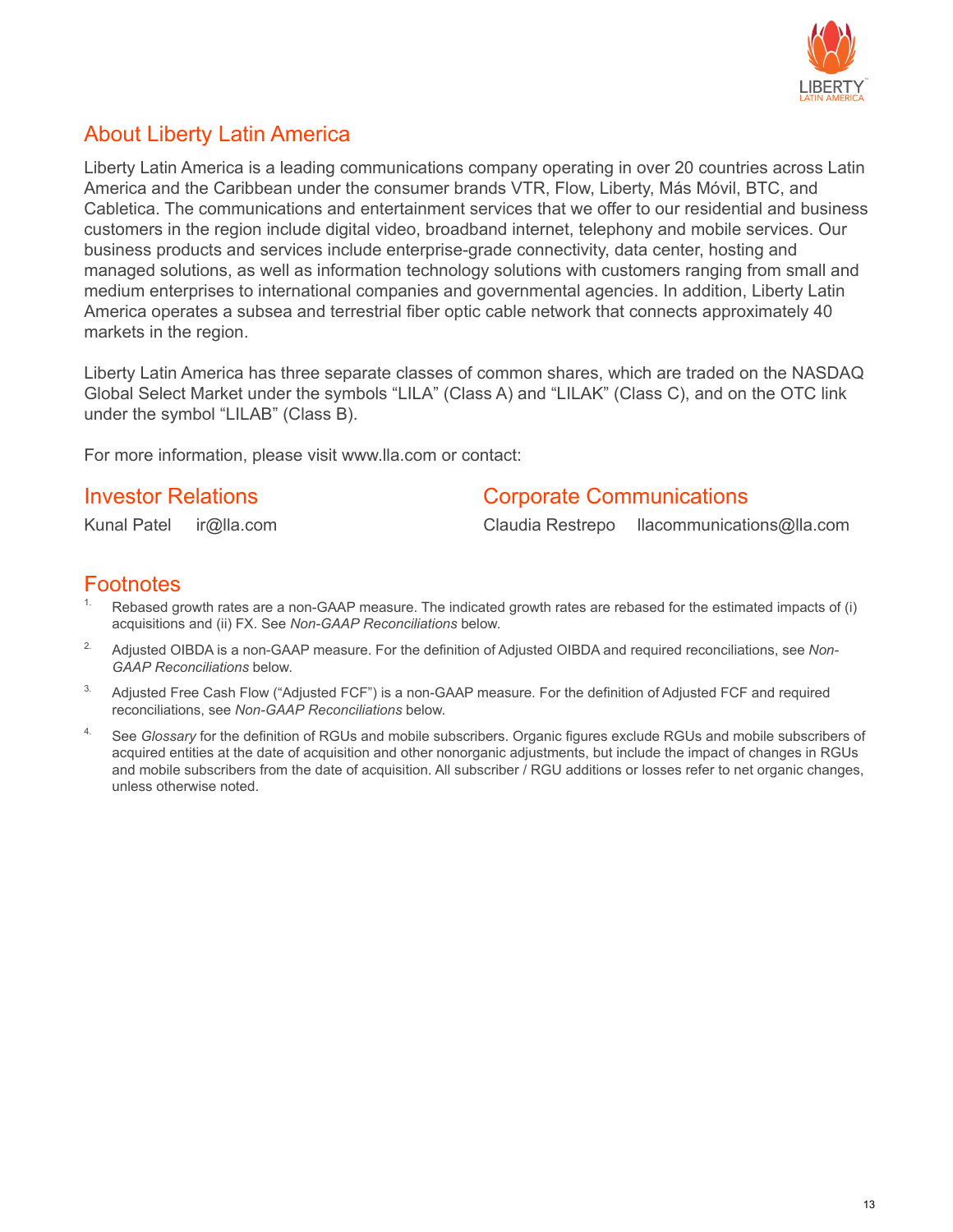

### Additional Information | Cable & Wireless Borrowing Group

The following tables reflect preliminary unaudited selected financial results, on a consolidated C&W basis, for the periods indicated, in accordance with U.S. GAAP.

|                                                                                                                                    |      | Three months ended<br>March 31, |              |           |                               |                             |  |
|------------------------------------------------------------------------------------------------------------------------------------|------|---------------------------------|--------------|-----------|-------------------------------|-----------------------------|--|
|                                                                                                                                    | 2022 |                                 |              | 2021      | Change                        | <b>Rebased</b><br>$change1$ |  |
|                                                                                                                                    |      |                                 |              |           | in millions, except % amounts |                             |  |
| Revenue.                                                                                                                           |      | 570.1                           | <sup>S</sup> | 555.1     | 3%                            | $4\%$                       |  |
| Operating income<br>and the state of the state of the state of the state of the state of the state of the state of the state of th |      | 73.6                            |              | 68.0      | 8%                            |                             |  |
| Adjusted OIBDA.                                                                                                                    |      | 233.0                           | S.           | 225.3     | 3%                            | 5%                          |  |
|                                                                                                                                    |      | 12.9%                           |              | 12.3%     |                               |                             |  |
|                                                                                                                                    |      | 40.9%                           |              | $40.6 \%$ |                               |                             |  |
|                                                                                                                                    |      | 200.2                           |              | 192.2     |                               |                             |  |

<sup>1.</sup> Indicated growth rates are rebased for the estimated impacts of FX.

The following table details the U.S. dollar equivalent of the nominal amount outstanding of C&W's thirdparty debt, finance lease obligations and cash and cash equivalents:

|                                                                         | <b>Facility Amount</b> |         | March 31,<br>2022<br>in millions |         |      | December 31,<br>2021 |
|-------------------------------------------------------------------------|------------------------|---------|----------------------------------|---------|------|----------------------|
| <b>Credit Facilities:</b>                                               |                        |         |                                  |         |      |                      |
|                                                                         |                        | 50.0    | \$                               |         | \$   |                      |
|                                                                         |                        | 580.0   |                                  |         |      |                      |
|                                                                         |                        | 1,510.0 |                                  | 1,510.0 |      | 1,510.0              |
| Term Loan Facility B-6 due 2029 (LIBOR + 3.00%)                         |                        | 590.0   |                                  | 590.0   |      | 590.0                |
|                                                                         |                        |         |                                  | 2,100.0 |      | 2,100.0              |
| Notes:                                                                  |                        |         |                                  |         |      |                      |
|                                                                         |                        | 495.0   |                                  | 495.0   |      | 495.0                |
|                                                                         |                        | 1,220.0 |                                  | 1,220.0 |      | 1,220.0              |
| <b>Total Notes</b>                                                      |                        |         |                                  | 1,715.0 |      | 1,715.0              |
| <b>Other debt:</b>                                                      |                        |         |                                  |         |      |                      |
|                                                                         |                        | 275.0   |                                  | 275.0   |      |                      |
|                                                                         |                        | 160.0   |                                  |         |      |                      |
|                                                                         |                        |         |                                  | 80.3    |      | 351.3                |
|                                                                         |                        |         |                                  | 116.4   |      | 98.4                 |
|                                                                         |                        |         |                                  |         |      | 0.1                  |
|                                                                         |                        |         |                                  | 4,286.7 |      | 4,264.8              |
|                                                                         |                        |         |                                  | (32.7)  |      | (31.8)               |
| Total carrying amount of third-party debt and finance lease obligations |                        |         |                                  | 4,254.0 |      | 4,233.0              |
|                                                                         |                        |         |                                  | (541.3) |      | (562.9)              |
|                                                                         |                        |         |                                  | 3,712.7 | - \$ | 3,670.1              |

<sup>1.</sup> Availability is undrawn at March 31, 2022, restricted for use to fund the Claro Panama Acquisition and is subject to certain ticking fees until the Claro Panama Acquisition closing date.

<sup>2.</sup> December 31, 2021 balance includes credit facilities at CWP of approximately \$273 million that were refinanced during the first quarter of 2022 under the CWP Term Loan A.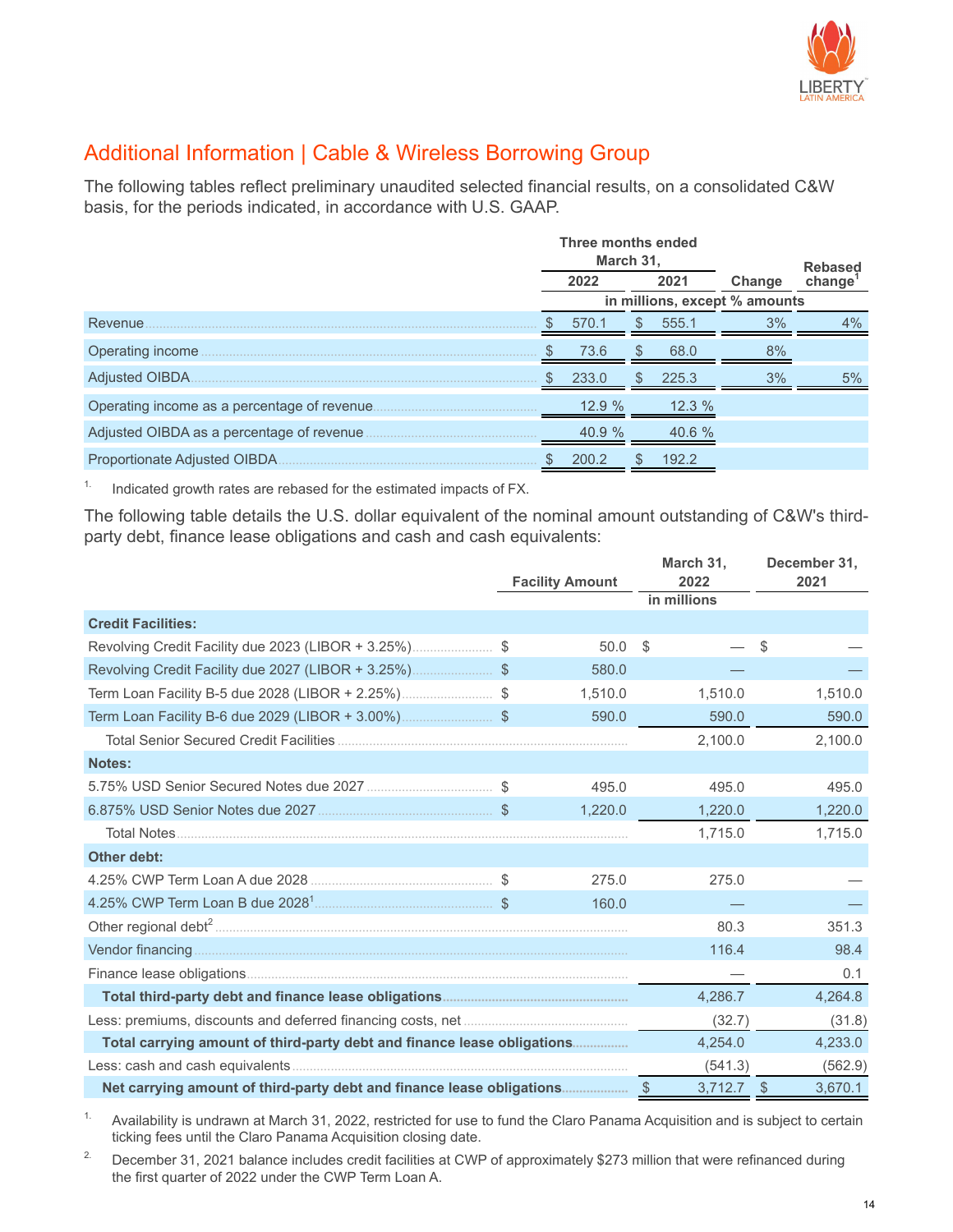

- At March 31, 2022, our third-party total and proportionate net debt was \$3.7 billion and \$3.6 billion, respectively, our Fully-swapped Borrowing Cost was 5.1%, and the average tenor of our debt obligations (excluding vendor financing) was approximately 5.9 years.
- Our portion of Adjusted OIBDA, after deducting the noncontrolling interests' share, ("Proportionate Adjusted OIBDA") was \$200 million for Q1 2022.
- Based on Q1 results, our Proportionate Net Leverage Ratio was 4.1x, calculated in accordance with C&W's Credit Agreement. At March 31, 2022, we had maximum undrawn commitments of \$795 million, including \$165 million under our regional facilities. At March 31, 2022, the full amount of unused borrowing capacity under our credit facilities (including regional facilities) was available to be borrowed, both before and after completion of the March 31, 2022 compliance reporting requirements.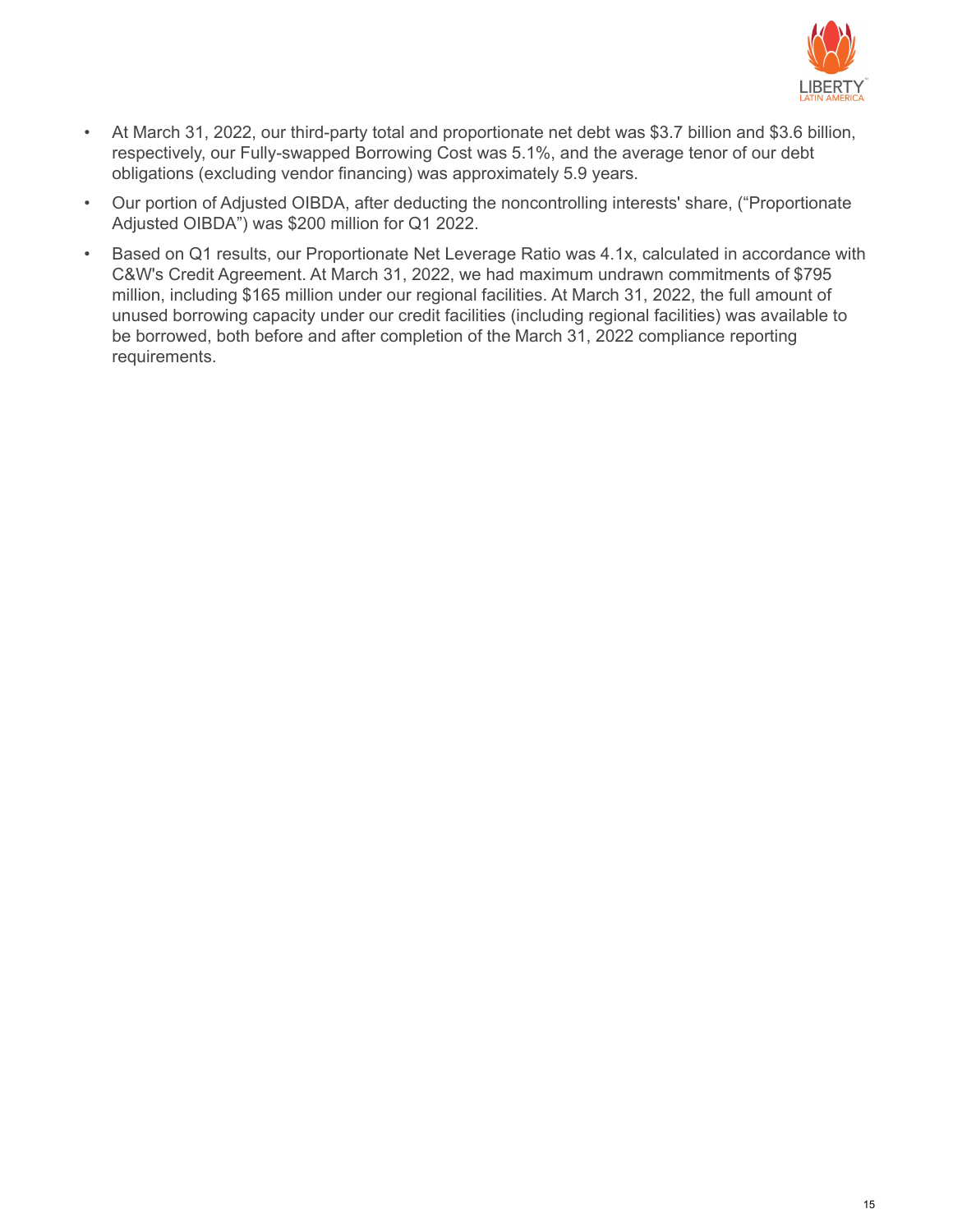

# Liberty Puerto Rico (LPR) Borrowing Group

The following table details the nominal amount outstanding of Liberty Puerto Rico's debt, finance lease obligations and cash and cash equivalents:

|                                                    | <b>Facility amount</b> |      | March 31,<br>2022 |   | December 31,<br>2021 |
|----------------------------------------------------|------------------------|------|-------------------|---|----------------------|
|                                                    |                        |      | in millions       |   |                      |
| <b>Credit Facilities:</b>                          |                        |      |                   |   |                      |
| Revolving Credit Facility due 2027 (LIBOR + 3.50%) | 172.5                  | - \$ |                   | S |                      |
|                                                    | 620.0                  |      | 620.0             |   | 620.0                |
|                                                    |                        |      | 620.0             |   | 620.0                |
| Notes:                                             |                        |      |                   |   |                      |
|                                                    | 1,161.0                |      | 1,161.0           |   | 1,161.0              |
| 5.125% Senior Secured Notes due 2029               | 820.0                  |      | 820.0             |   | 820.0                |
| Total Notes                                        |                        |      | 1,981.0           |   | 1,981.0              |
| Finance lease obligations.                         |                        |      | 6.5               |   | 6.5                  |
|                                                    |                        |      | 2,607.5           |   | 2,607.5              |
|                                                    |                        |      | (32.8)            |   | (34.8)               |
|                                                    |                        |      | 2,574.7           |   | 2,572.7              |
| Less: cash and cash equivalents.                   |                        |      | (103.6)           |   | (157.7)              |
|                                                    |                        |      | 2,471.1           |   | 2,415.0              |

• At March 31, 2022, our Fully-swapped Borrowing Cost was 6.0% and the average tenor of debt was approximately 6.3 years.

• Based on our results for Q1 2022, and subject to the completion of the corresponding compliance reporting requirements, our Consolidated Net Leverage Ratio was 4.1x, calculated in accordance with LPR's Group Credit Agreement.

• At March 31, 2022, we had maximum undrawn commitments of \$173 million. At March 31, 2022, the full amount of unused borrowing capacity under our revolving credit facility was available to be borrowed, both before and after completion of the March 31, 2022 compliance reporting requirements.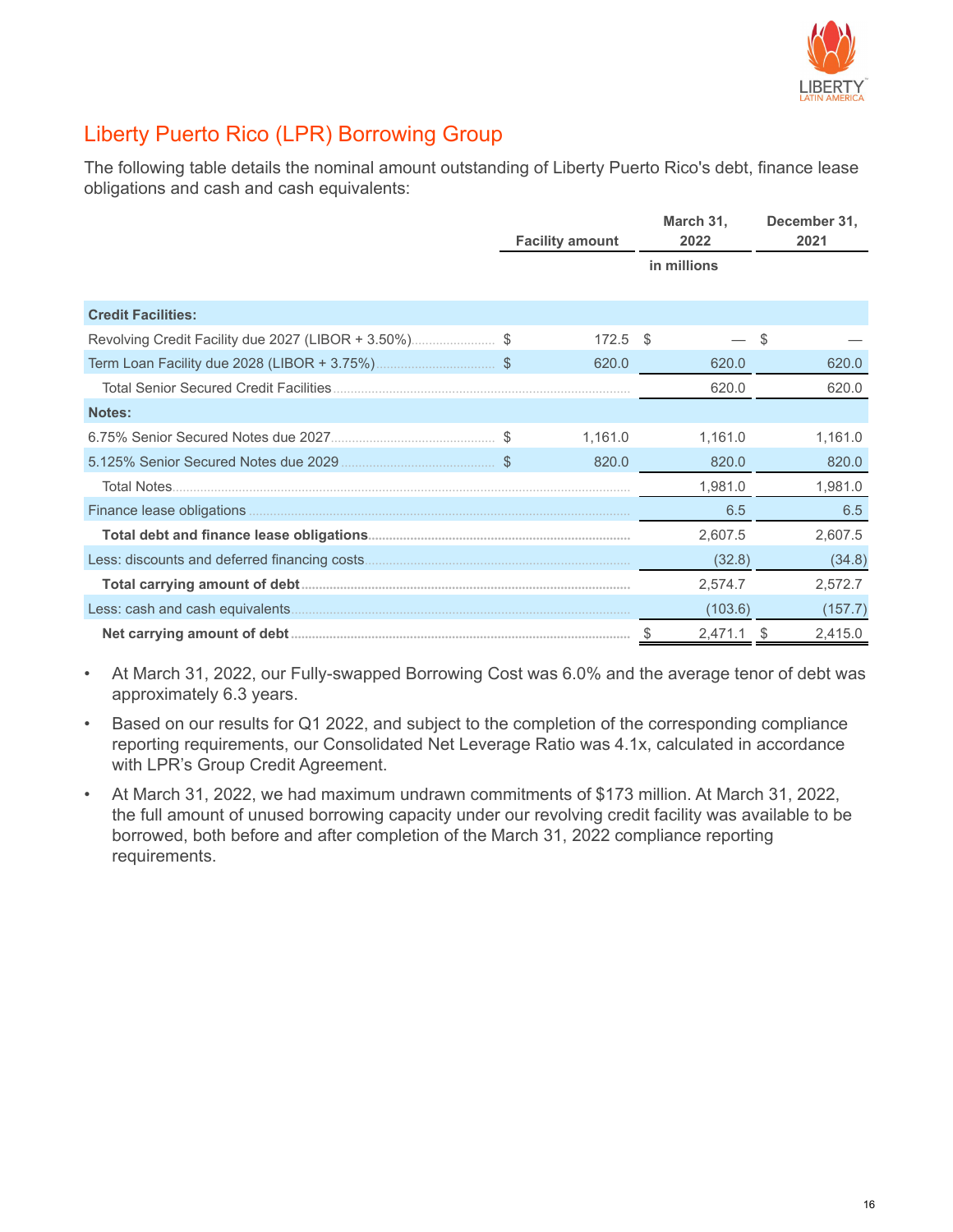

### VTR Borrowing Group

The following table details the borrowing currency and Chilean peso equivalent of the nominal amount outstanding of VTR's debt and cash and cash equivalents:

|                                                         | March 31,<br>2022                           |                                   | December 31,<br>2021 |
|---------------------------------------------------------|---------------------------------------------|-----------------------------------|----------------------|
|                                                         | <b>Borrowing</b><br>currency in<br>millions | <b>CLP equivalent in billions</b> |                      |
| <b>Credit Facilities:</b>                               |                                             |                                   |                      |
|                                                         | 45,000.0                                    |                                   |                      |
| Revolving Credit Facility B due 2026 (LIBOR + 2.75%) \$ | 200.0                                       |                                   |                      |
|                                                         |                                             |                                   |                      |
| Notes:                                                  |                                             |                                   |                      |
| <b>Senior Secured Notes:</b>                            |                                             |                                   |                      |
| 5.125% USD Senior Secured Notes due 2028                | 480.0                                       | 376.9                             | 409.0                |
|                                                         | 410.0                                       | 322.0                             | 349.3                |
| Senior Notes:                                           |                                             |                                   |                      |
| 6.375% USD Senior Notes due 2028                        | 550.0                                       | 431.9                             | 468.6                |
|                                                         |                                             | 1,130.8                           | 1,226.9              |
|                                                         |                                             | 70.0                              | 70.0                 |
|                                                         |                                             | 1,200.8                           | 1,296.9              |
|                                                         |                                             | (18.2)                            | (19.7)               |
|                                                         |                                             | 1,182.6                           | 1,277.2              |
|                                                         |                                             | (77.7)                            | (120.8)              |
|                                                         |                                             | 1,104.9                           | 1,156.4              |
|                                                         |                                             | 785.3                             | 852.0                |

1. Tasa Activa Bancaria rate.

- At March 31, 2022, our Fully-swapped Borrowing Cost was 7.2% and the average tenor of debt (excluding vendor financing) was approximately 6.3 years.
- Based on our results for Q1 2022, and subject to the completion of the corresponding compliance reporting requirements, our Consolidated Net Leverage ratio was 6.9x, calculated in accordance with the indenture governing the 6.375% USD Senior Notes due 2028.
- At March 31, 2022, we had maximum undrawn commitments of \$200 million (CLP 157 billion) and CLP 45 billion. At March 31, 2022, the full amount of unused borrowing capacity under our credit facilities was available to be borrowed, both before and after completion of the March 31, 2022 compliance reporting requirements.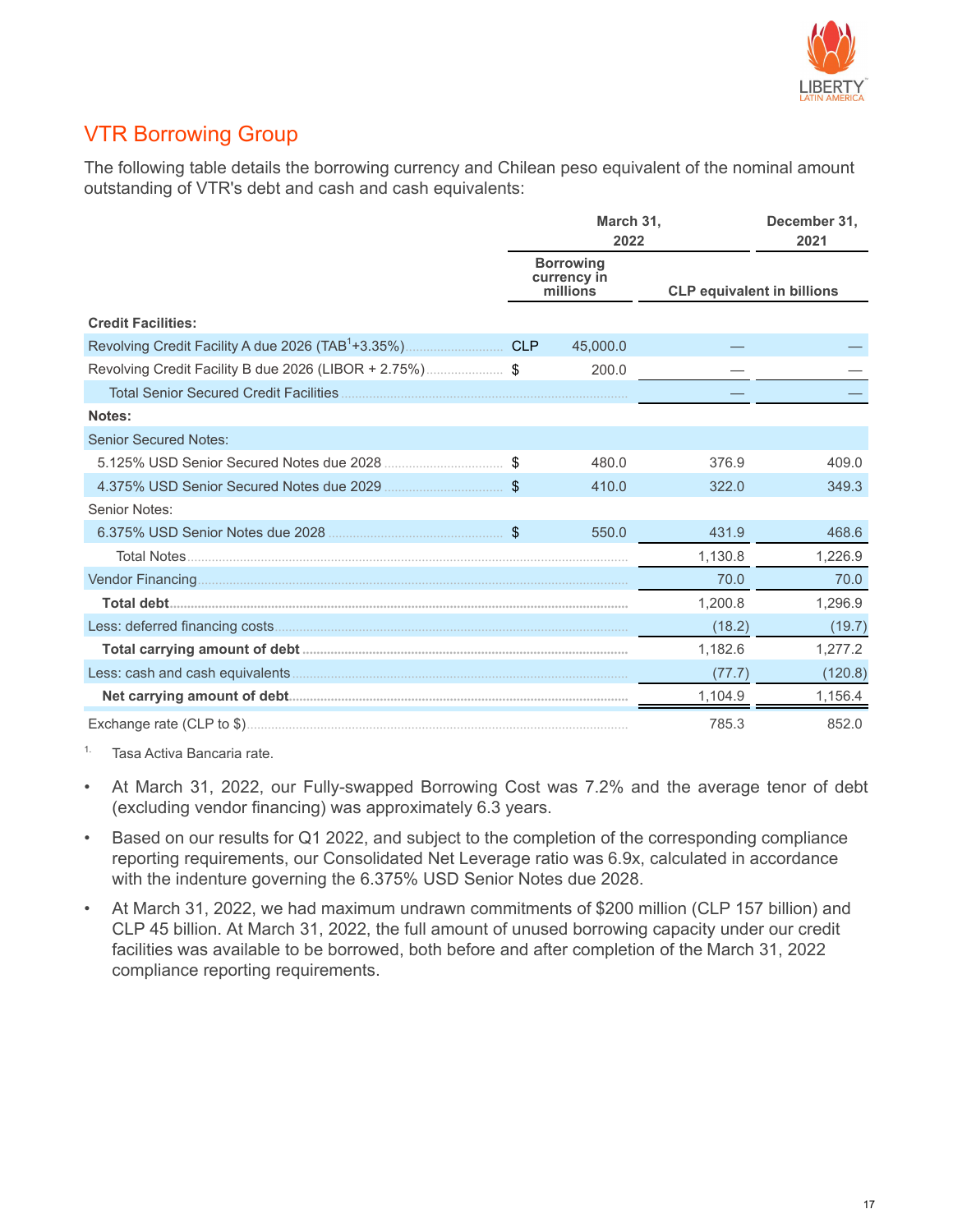

### Costa Rica Borrowing Group

The following table details the borrowing currency and Costa Rican colón equivalent of the nominal amount outstanding of Costa Rica's third-party debt and cash and cash equivalents:

|                                                                          | March 31,<br>2022                           |                                   | December 31,<br>2021 |
|--------------------------------------------------------------------------|---------------------------------------------|-----------------------------------|----------------------|
|                                                                          | <b>Borrowing</b><br>currency in<br>millions | <b>CRC</b> equivalent in billions |                      |
| Term Loan B-1 Facility due 2024 <sup>1</sup> (LIBOR + 5.50%)\$           | 276.7                                       | 184.7                             | 177.7                |
|                                                                          | 79,635.2                                    | 79.6                              | 79.6                 |
| Revolving Credit Facility due 2024 (LIBOR + 4.25%)\$                     | 15.0                                        | 5.3                               | 5.1                  |
| Total credit facilities                                                  |                                             | 269.6                             | 262.4                |
|                                                                          |                                             | 2.9                               |                      |
| Total debt and finance lease obligations before deferred financing costs |                                             | 272.5                             | 262.4                |
|                                                                          |                                             | (5.0)                             | (5.5)                |
|                                                                          |                                             | 267.5                             | 256.9                |
|                                                                          |                                             | (11.4)                            | (15.6)               |
|                                                                          |                                             | 256.1                             | 241.3                |
|                                                                          |                                             | 666.8                             | 642.2                |

<sup>1.</sup> Under the terms of the credit agreement, Costa Rica is obligated to repay 50% of the outstanding aggregate principal amounts of the Cabletica Term Loan B-1 Facility and the Cabletica Term Loan B-2 Facility on February 1, 2024, with the remaining respective principal amounts due on August 1, 2024, which represents the ultimate maturity date of the facilities.

<sup>2.</sup> Tasa Básica Pasiva rate.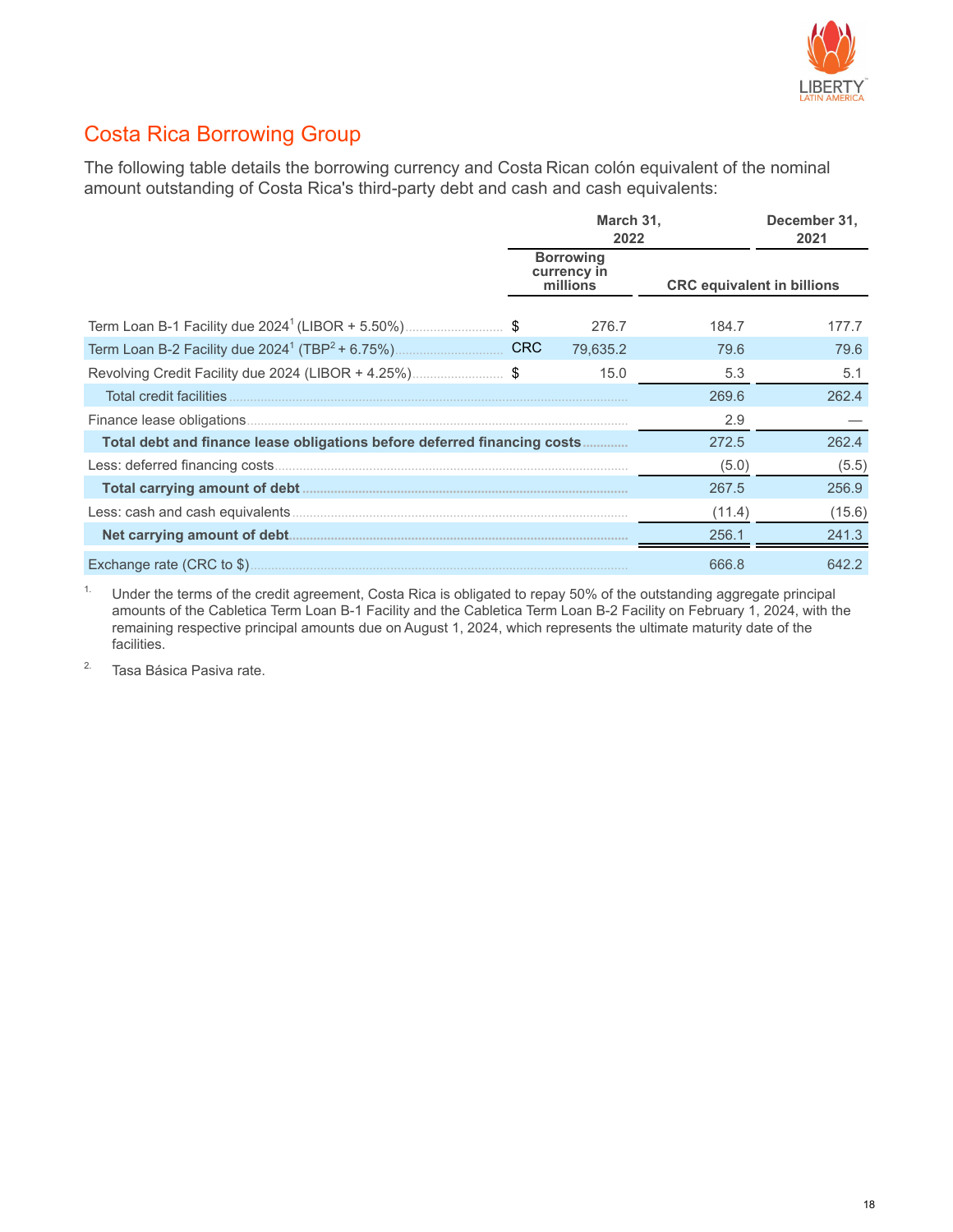

#### Subscriber Table

|                                           | <b>Consolidated Operating Data — March 31, 2022</b> |                                   |                                                       |                   |                         |                          |                      |           |           |                                           |  |  |
|-------------------------------------------|-----------------------------------------------------|-----------------------------------|-------------------------------------------------------|-------------------|-------------------------|--------------------------|----------------------|-----------|-----------|-------------------------------------------|--|--|
|                                           | <b>Homes</b><br><b>Passed</b>                       | Two-way<br><b>Homes</b><br>Passed | <b>Fixed-line</b><br>Customer<br><b>Relationships</b> | <b>Video RGUs</b> | Internet<br><b>RGUs</b> | Telephony<br><b>RGUs</b> | Total<br><b>RGUs</b> | Prepaid   | Postpaid  | <b>Total Mobile</b><br><b>Subscribers</b> |  |  |
| <b>C&amp;W Caribbean &amp; Networks:.</b> |                                                     |                                   |                                                       |                   |                         |                          |                      |           |           |                                           |  |  |
| Jamaica.                                  | 655,200                                             | 655,200                           | 324,500                                               | 137,200           | 296,400                 | 291,700                  | 725,300              | 1,069,500 | 45,400    | 1,114,900                                 |  |  |
| The Bahamas.                              | 120,900                                             | 120,900                           | 37,500                                                | 9,600             | 30,700                  | 32,300                   | 72,600               | 141,400   | 32,100    | 173,500                                   |  |  |
| Trinidad and Tobago<br>.                  | 337,800                                             | 337,800                           | 159,800                                               | 105,300           | 143,500                 | 89,800                   | 338,600              |           |           |                                           |  |  |
| Barbados.                                 | 140.400                                             | 140,400                           | 84,000                                                | 37,100            | 73,800                  | 71,300                   | 182,200              | 88,500    | 35,600    | 124,100                                   |  |  |
| Other                                     | 341,100                                             | 321,300                           | 216,400                                               | 74,800            | 182,600                 | 115,900                  | 373,300              | 344,900   | 72,500    | 417,400                                   |  |  |
| Total C&W Caribbean &<br>Networks.        | 1,595,400                                           | 575,600                           | 822,200                                               | 364,000           | 727,000                 | 601,000                  | 1,692,000            | 1,644,300 | 185,600   | 1,829,900                                 |  |  |
| <b>C&amp;W Panama.</b>                    | 791,400                                             | 791,400                           | 207,500                                               | 115,400           | 188,500                 | 186,800                  | 490,700              | 1,438,800 | 189,700   | 1,628,500                                 |  |  |
| Total C&W.                                | 2,386,800                                           | 2,367,000                         | 1,029,700                                             | 479,400           | 915,500                 | 787,800                  | 2,182,700            | 3,083,100 | 375,300   | 3,458,400                                 |  |  |
| Liberty Puerto Rico <sup>1</sup>          | 1,163,400                                           | 1,163,400                         | 534,900                                               | 247,000           | 496,000                 | 255,600                  | 998,600              | 191,500   | 861,100   | 1,052,600                                 |  |  |
| VTR.                                      | 4,240,300                                           | 3,874,300                         | 1,373,100                                             | 1,037,600         | 1,209,700               | 532,300                  | 2,779,600            | 7,300     | 238,300   | 245,600                                   |  |  |
|                                           | 673,300                                             | 667,400                           | 289,900                                               | 202,600           | 251,800                 | 38,000                   | 492,400              | 2,087,400 | 746,000   | 2,833,400                                 |  |  |
| Total                                     | 8,463,800                                           | 8,072,100                         | 3,227,600                                             | 966,600. ا        | 2,873,000               | 1,613,700                | 6,453,300            | 5,369,300 | 2,220,700 | 7,590,000                                 |  |  |

<sup>1.</sup> As of March 31, 2022, postpaid mobile subscribers include 176,900 Corporate Responsible Users (CRU). A CRU represents an individual receiving mobile services through an organization that has entered into a contract for mobile services with us and where the organization is responsible for the payment of the CRU's mobile services.

<sup>2.</sup> Our homes passed in Costa Rica include 57,000 homes on a third-party network that provides us long-term access. Subscriber information related to the Telefónica Costa Rica Acquisition is preliminary and subject to adjustment until we have completed our review of such information and determined that it is presented in accordance with our policies.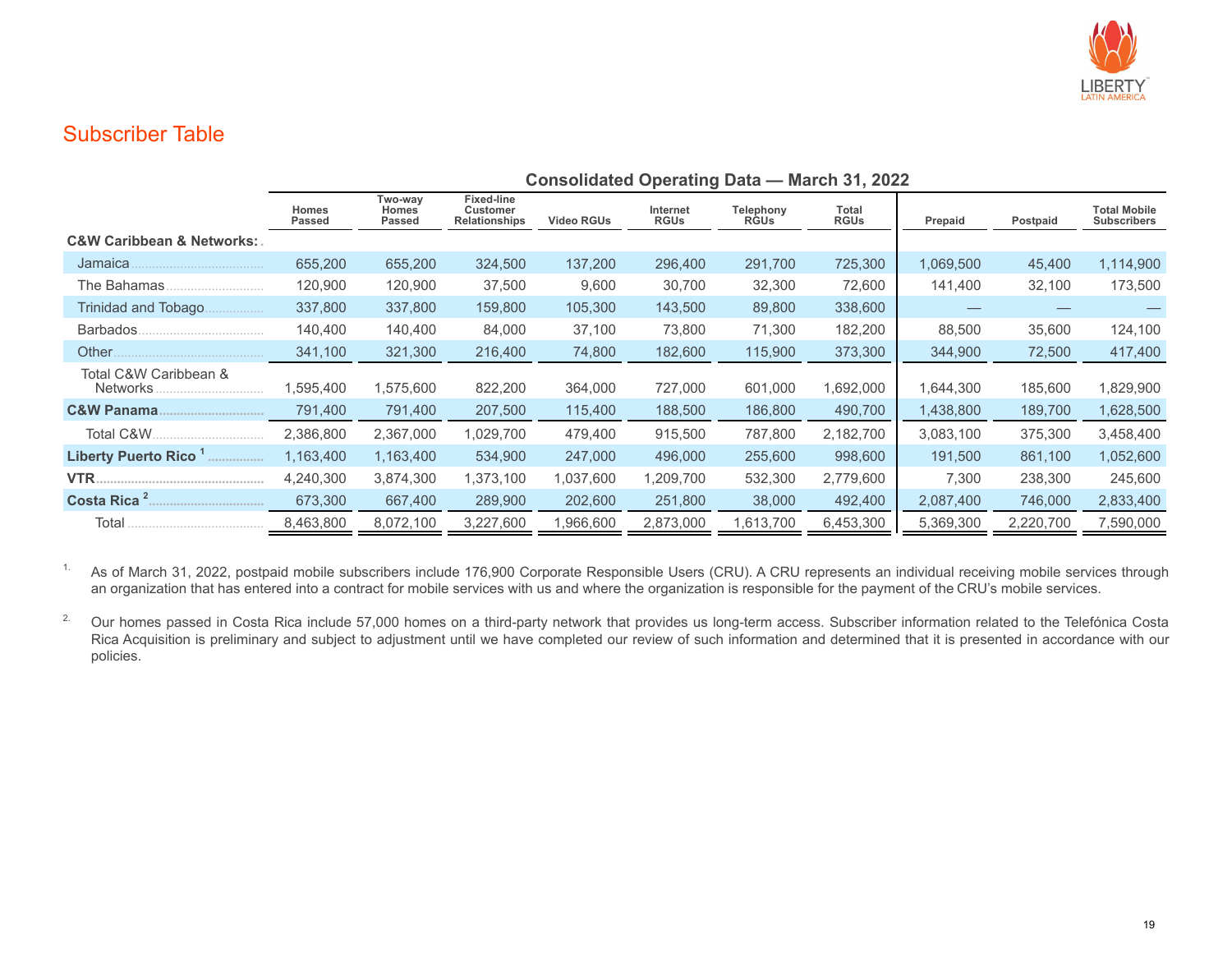

#### **Glossary**

**Adjusted OIBDA Margin** – Calculated by dividing Adjusted OIBDA by total revenue for the applicable period.

**ARPU** – Average revenue per unit refers to the average monthly subscription revenue (subscription revenue excludes interconnect, mobile handset sales and late fees) per average customer relationship or mobile subscriber, as applicable. ARPU per average customer relationship is calculated by dividing the average monthly subscription revenue from residential fixed and SOHO fixed services by the average of the opening and closing balances for customer relationships for the indicated period. ARPU per average mobile subscriber is calculated by dividing the average monthly mobile service revenue by the average of the opening and closing balances for mobile subscribers for the indicated period. Unless otherwise indicated, ARPU per customer relationship or mobile subscriber is not adjusted for currency impacts. ARPU per average RGU is calculated by dividing the average monthly subscription revenue from the applicable residential fixed service by the average of the opening and closing balances of the applicable RGUs for the indicated period. Unless otherwise noted, ARPU in this release is considered to be ARPU per average customer relationship or mobile subscriber, as applicable. Customer relationships, mobile subscribers and RGUs of entities acquired during the period are normalized.

**Consolidated Debt and Finance Lease Obligations to Operating Income Ratio** – Defined as total principal amount of debt and finance lease obligations outstanding to annualized operating income from the most recent two consecutive fiscal quarters.

**Consolidated Net Debt and Finance Lease Obligations to Operating Income Ratio** – Defined as total principal amount of debt and finance lease obligations outstanding less cash and cash equivalents to annualized operating income from the most recent two consecutive fiscal quarters.

**Consolidated Net Leverage Ratio (VTR)** – Defined in accordance with VTR's indenture for its senior notes, taking into account the ratio of its outstanding indebtedness (including the impact of its cross-currency swaps) less its cash and cash equivalents to its annualized EBITDA from the most recent two consecutive fiscal quarters.

**Consolidated Net Leverage Ratio (LPR)** – Defined in accordance with LPR's Group Credit Agreement, taking into account the ratio of its outstanding indebtedness less its cash and cash equivalents to its annualized EBITDA from the most recent two consecutive fiscal quarters.

**Customer Relationships** – The number of customers who receive at least one of our video, internet or telephony services that we count as RGUs, without regard to which or to how many services they subscribe. To the extent that RGU counts include equivalent billing unit ("EBU") adjustments, we reflect corresponding adjustments to our customer relationship counts. For further information regarding our EBU calculation, see Additional General Notes below. Customer relationships generally are counted on a unique premises basis. Accordingly, if an individual receives our services in two premises (e.g., a primary home and a vacation home), that individual generally will count as two customer relationships. We exclude mobile-only customers from customer relationships.

**Fully-swapped Borrowing Cost** – Represents the weighted average interest rate on our debt (excluding finance leases and including vendor financing obligations), including the effects of derivative instruments, original issue premiums or discounts, which includes a discount on the convertible notes issued by Liberty Latin America associated with a conversion option feature, and commitment fees, but excluding the impact of financing costs.

**Homes Passed** – Homes, residential multiple dwelling units or commercial units that can be connected to our networks without materially extending the distribution plant. Certain of our homes passed counts are based on census data that can change based on either revisions to the data or from new census results.

**Internet (Broadband) RGU** – A home, residential multiple dwelling unit or commercial unit that receives internet services over our network.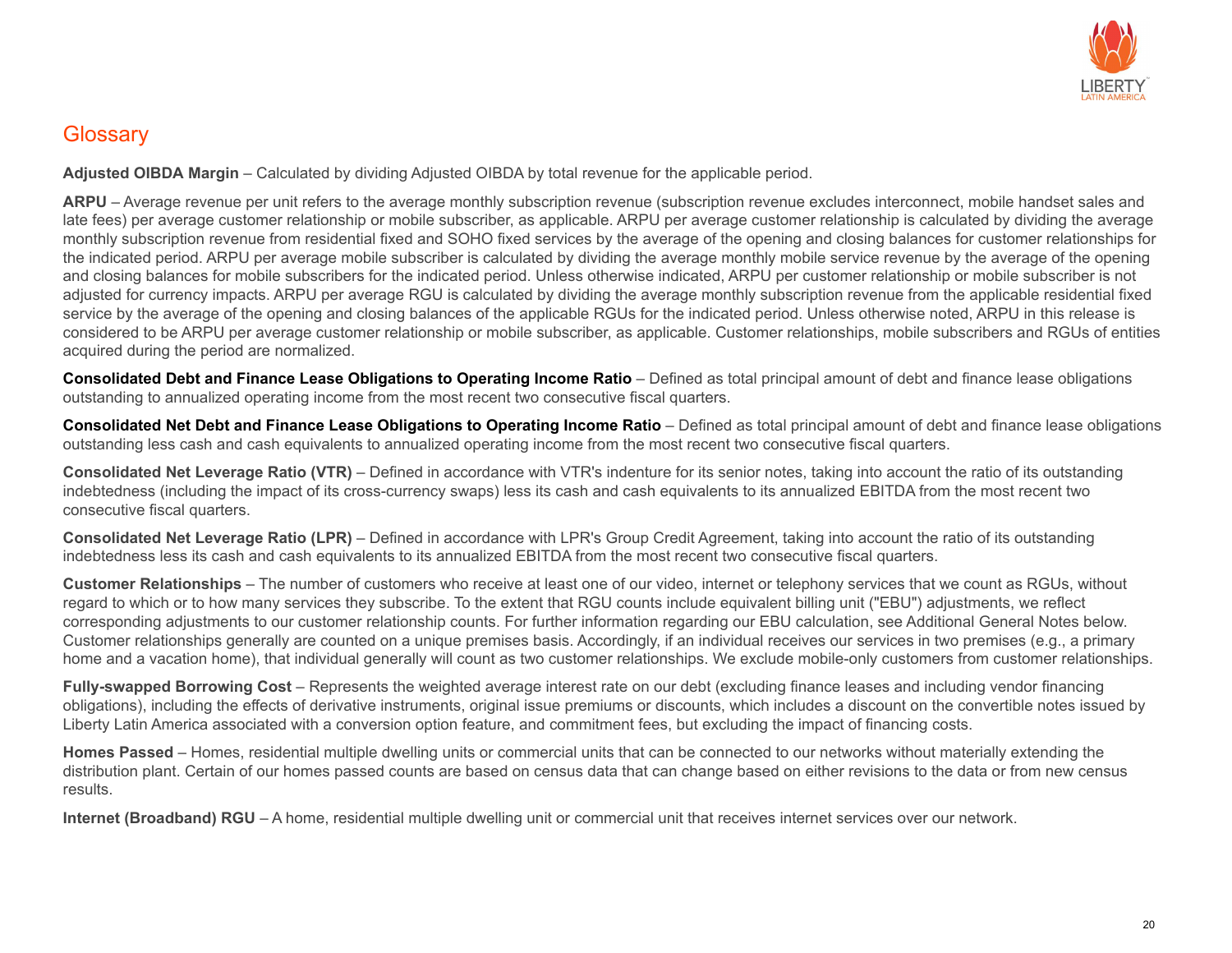

**Leverage** – Our gross and net leverage ratios, each a non-GAAP measure, are defined as total debt (total principal amount of debt and finance lease obligations outstanding, net of projected derivative principal-related cash payments (receipts)) and net debt to annualized Adjusted OIBDA of the latest two quarters. Net debt is defined as total debt (including the convertible notes) less cash and cash equivalents. For purposes of these calculations, debt is measured using swapped foreign currency rates, consistent with the covenant calculation requirements of our subsidiary debt agreements.

**Mobile Subscribers** – Our mobile subscriber count represents the number of active subscriber identification module ("SIM") cards in service rather than services provided. For example, if a mobile subscriber has both a data and voice plan on a smartphone this would equate to one mobile subscriber. Alternatively, a subscriber who has a voice and data plan for a mobile handset and a data plan for a laptop (via a dongle) would be counted as two mobile subscribers. Customers who do not pay a recurring monthly fee are excluded from our mobile telephony subscriber counts after periods of inactivity ranging from 30 to 90 days, based on industry standards within the respective country. In a number of countries, our mobile subscribers receive mobile services pursuant to prepaid contracts.

**NPS** – Net promoter score.

#### **Property and Equipment Addition Categories**

- Customer Premises Equipment: Includes capitalizable equipment and labor, materials and other costs directly associated with the installation of such CPE;
- New Build & Upgrade: Includes capitalizable costs of network equipment, materials, labor and other costs directly associated with entering a new service area and upgrading our existing network;
- Capacity: Includes capitalizable costs for network capacity required for growth and services expansions from both existing and new customers. This category covers Core and Access parts of the network and includes, for example, fiber node splits, upstream/downstream spectrum upgrades and optical equipment additions in our international backbone connections;
- Baseline: Includes capitalizable costs of equipment, materials, labor and other costs directly associated with maintaining and supporting the business. Relates to areas such as network improvement, property and facilities, technical sites, information technology systems and fleet; and
- Product & Enablers: Discretionary capitalizable costs that include investments (i) required to support, maintain, launch or innovate in new customer products, and (ii) in infrastructure, which drive operational efficiency over the long term.

**Proportionate Net Leverage Ratio (C&W)** – Calculated in accordance with C&W's Credit Agreement, taking into account the ratio of outstanding indebtedness (subject to certain exclusions) less cash and cash equivalents to EBITDA (subject to certain adjustments) for the last two quarters annualized, with both indebtedness and EBITDA reduced proportionately to remove any noncontrolling interests' share of the C&W group.

**Revenue Generating Unit (RGU)** – RGU is separately a video RGU, internet RGU or telephony RGU. A home, residential multiple dwelling unit, or commercial unit may contain one or more RGUs. For example, if a residential customer in Chile subscribed to our video service, fixed-line telephony service and broadband internet service, the customer would constitute three RGUs. RGUs are generally counted on a unique premises basis such that a given premises does not count as more than one RGU for any given service. On the other hand, if an individual receives one of our services in two premises (e.g., a primary home and a vacation home), that individual will count as two RGUs for that service. Each bundled video, internet or telephony service is counted as a separate RGU regardless of the nature of any bundling discount or promotion. Non-paying subscribers are counted as RGUs during their free promotional service period. Some of these subscribers may choose to disconnect after their free service period. Services offered without charge on a long-term basis (e.g., VIP subscribers or free service to employees) generally are not counted as RGUs. We do not include subscriptions to mobile services in our externally reported RGU counts. In this regard, our RGU counts exclude our separately reported postpaid and prepaid mobile subscribers.

**SOHO** – Small office/home office customers.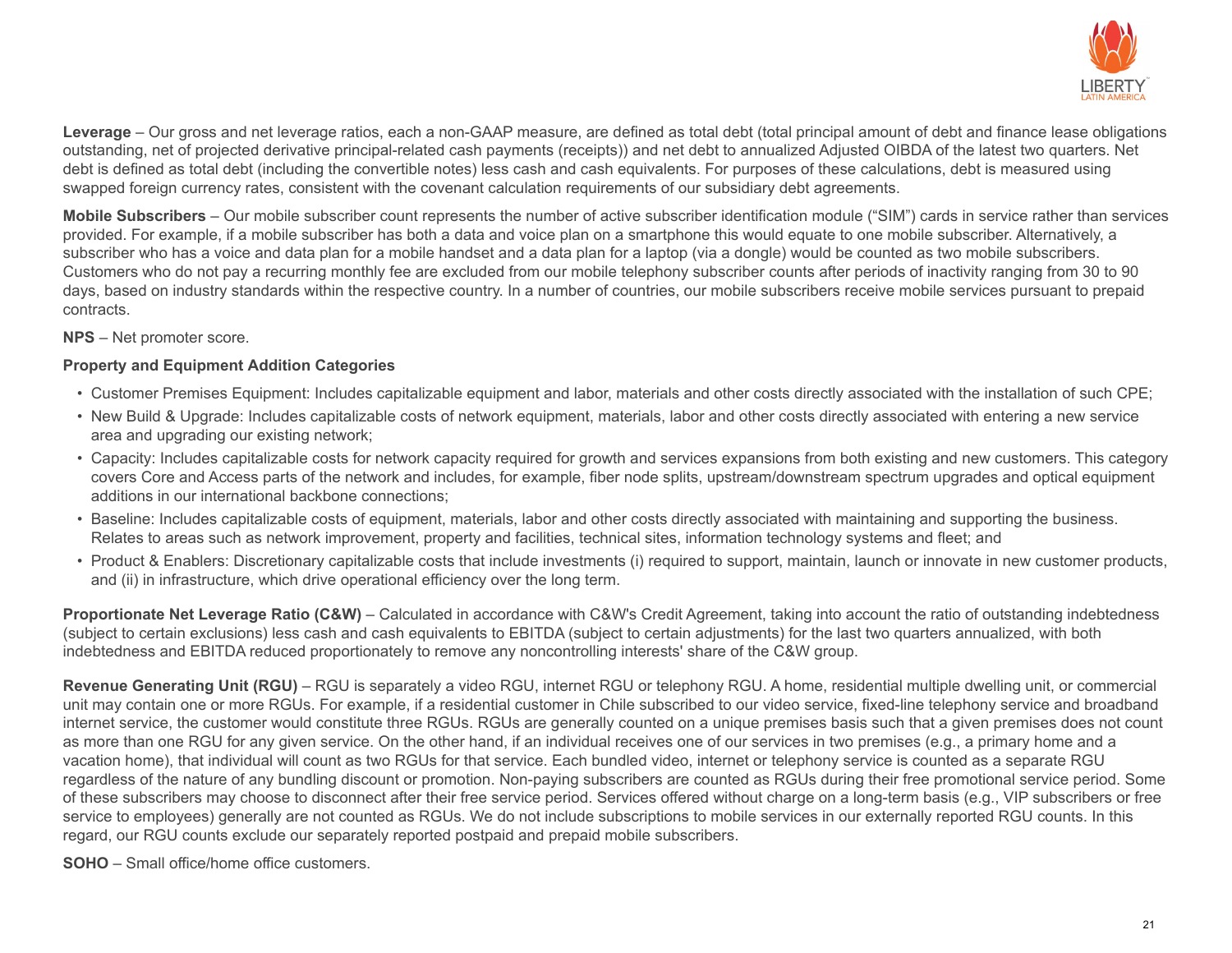

**Telephony RGU** – A home, residential multiple dwelling unit or commercial unit that receives voice services over our network. Telephony RGUs exclude mobile subscribers.

**Two-way Homes Passed** – Homes passed by those sections of our networks that are technologically capable of providing two-way services, including video, internet and telephony services.

**U.S. GAAP** – Generally accepted accounting principles in the United States.

Video RGU – A home, residential multiple dwelling unit or commercial unit that receives our video service over our network primarily via a digital video signal while subscribing to any recurring monthly service that requires the use of encryption-enabling technology. Video RGUs that are not counted on an EBU basis are generally counted on a unique premises basis. For example, a subscriber with one or more set-top boxes that receives our video service in one premises is generally counted as just one RGU.

#### Additional General Notes

Most of our operations provide telephony, broadband internet, mobile data, video or other B2B services. Certain of our B2B service revenue is derived from SOHO customers that pay a premium price to receive enhanced service levels along with video, internet or telephony services that are the same or similar to the mass marketed products offered to our residential subscribers. All mass marketed products provided to SOHO customers, whether or not accompanied by enhanced service levels and/or premium prices, are included in the respective RGU and customer counts of our operations, with only those services provided at premium prices considered to be "SOHO RGUs" or "SOHO customers." To the extent our existing customers upgrade from a residential product offering to a SOHO product offering, the number of SOHO RGUs and SOHO customers will increase, but there is no impact to our total RGU or customer counts. With the exception of our B2B SOHO customers, we generally do not count customers of B2B services as customers or RGUs for external reporting purposes.

Certain of our residential and commercial RGUs are counted on an EBU basis, including residential multiple dwelling units and commercial establishments, such as bars, hotels, and hospitals, in Chile and Puerto Rico. Our EBUs are generally calculated by dividing the bulk price charged to accounts in an area by the most prevalent price charged to non-bulk residential customers in that market for the comparable tier of service. As such, we may experience variances in our EBU counts solely as a result of changes in rates.

While we take appropriate steps to ensure that subscriber and homes passed statistics are presented on a consistent and accurate basis at any given balance sheet date, the variability from country to country in (i) the nature and pricing of products and services, (ii) the distribution platform, (iii) billing systems, (iv) bad debt collection experience and (v) other factors add complexity to the subscriber and homes passed counting process. We periodically review our subscriber and homes passed counting policies and underlying systems to improve the accuracy and consistency of the data reported on a prospective basis. Accordingly, we may from time to time make appropriate adjustments to our subscriber and homes passed statistics based on those reviews.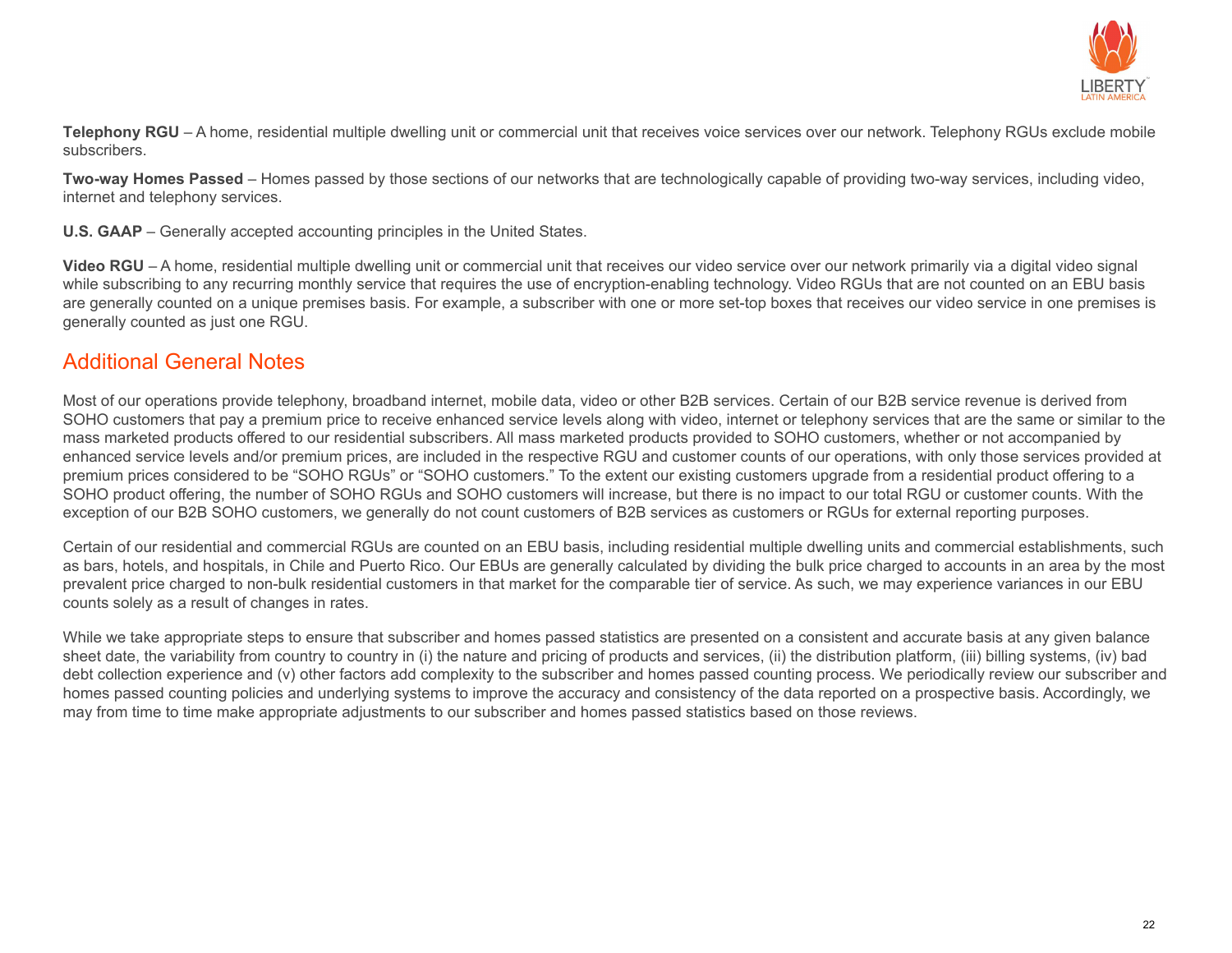

#### Non-GAAP Reconciliations

We include certain financial measures in this press release that are considered non-GAAP measures, including (i) Adjusted OIBDA, Adjusted OIBDA Margin and Adjusted OIBDA less P&E Additions, (ii) Adjusted Free Cash Flow, (iii) rebased revenue and rebased Adjusted OIBDA growth rates, and (iv) consolidated leverage ratios. The following sections set forth reconciliations of the nearest GAAP measure to our non-GAAP measures as well as information on how and why management of the Company believes such information is useful to an investor

#### Adjusted OIBDA and Adjusted OIBDA less P&E Additions

Adjusted OIBDA and Adjusted OIBDA less P&E Additions, each a non-GAAP measure, are the primary measures used by our chief operating decision maker to evaluate segment operating performance. Adjusted OIBDA and Adjusted OIBDA less P&E Additions are also key factors that are used by our internal decision makers to determine how to allocate resources to segments. As we use the term, Adjusted OIBDA is defined as operating income or loss before share-based compensation, depreciation and amortization, provisions and provision releases related to significant litigation and impairment, restructuring and other operating items. Other operating items include (i) gains and losses on the disposition of long-lived assets, (ii) thirdparty costs directly associated with successful and unsuccessful acquisitions and dispositions, including legal, advisory and due diligence fees, as applicable, and (iii) other acquisition-related items, such as gains and losses on the settlement of contingent consideration. Our internal decision makers believe Adjusted OIBDA and Adjusted OIBDA less P&E Additions are meaningful measures because they represent a transparent view of our recurring operating performance that is unaffected by our capital structure and allows management to (i) readily view operating trends, (ii) perform analytical comparisons and benchmarking between segments and (iii) identify strategies to improve operating performance in the different countries in which we operate. We believe our Adjusted OIBDA and Adjusted OIBDA less P&E Additions measures are useful to investors because they are one of the bases for comparing our performance with the performance of other companies in the same or similar industries, although our measures may not be directly comparable to similar measures used by other public companies. Adjusted OIBDA and Adjusted OIBDA less P&E Additions should be viewed as measures of operating performance that are a supplement to, and not a substitute for, operating income or loss, net earnings or loss and other U.S. GAAP measures of income. A reconciliation of our operating income or loss to total Adjusted OIBDA and Adjusted OIBDA less P&E Additions are presented in the following table:

|                  |    | Three months ended<br>March 31, |               |        |
|------------------|----|---------------------------------|---------------|--------|
|                  |    | 2022                            |               | 2021   |
|                  |    | in millions                     |               |        |
| Operating income | S. | 188.3                           | \$.           | 181.0  |
|                  |    | 30.0                            |               | 23.0   |
|                  |    | 214.1                           |               | 243.1  |
|                  |    | 7.8                             |               | 2.2    |
|                  |    | 440.2                           |               | 449.3  |
|                  |    | 175.4                           |               | 152.4  |
|                  |    | 264.8                           | $\mathcal{R}$ | 296.9  |
|                  |    | 15.5 %                          |               | 15.5%  |
|                  |    | 36.1 %                          |               | 38.6 % |

<sup>1.</sup> Calculated by dividing operating income by total revenue for the applicable period.

<sup>2.</sup> Calculated by dividing Adjusted OIBDA by total revenue for the applicable period.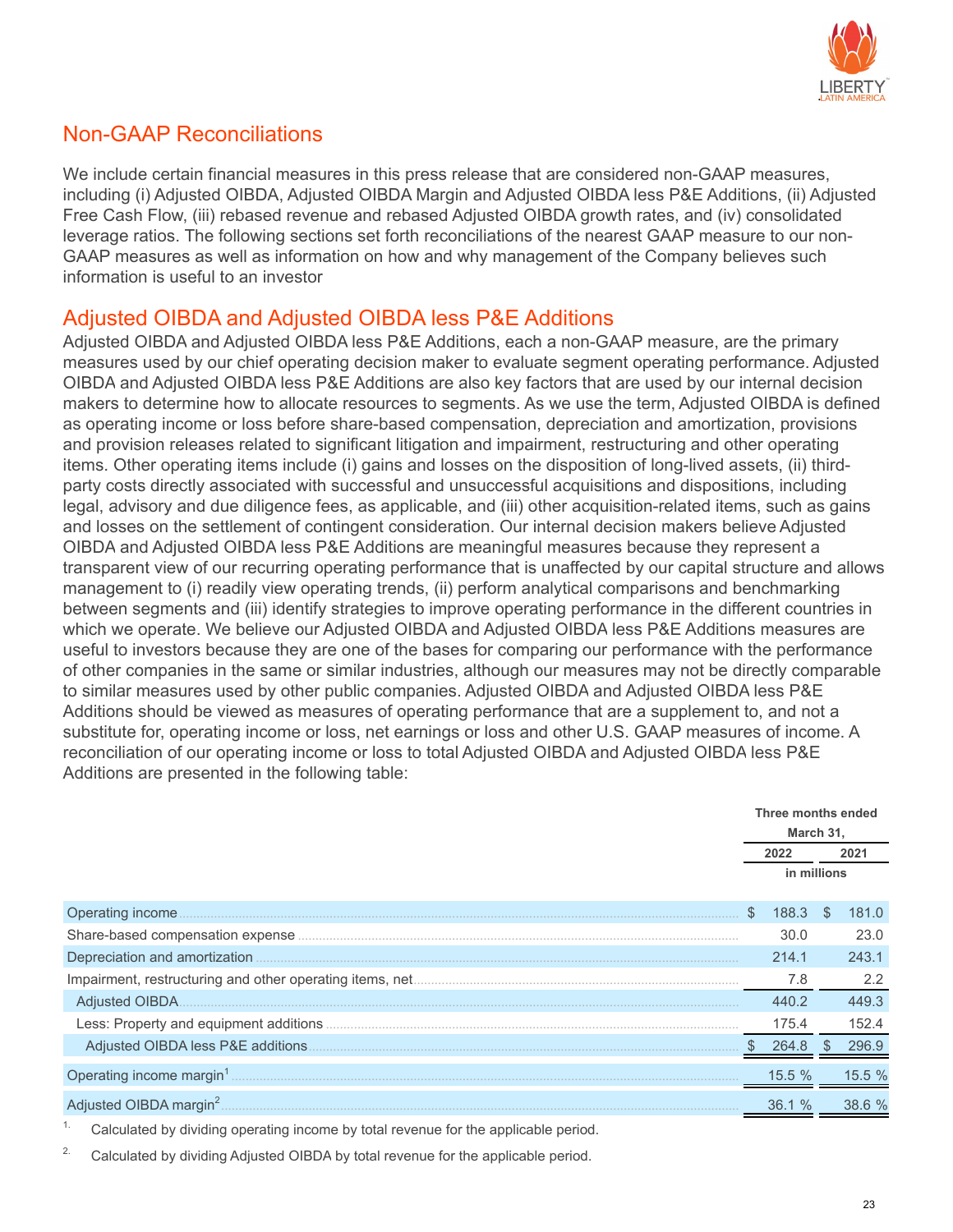

#### Adjusted Free Cash Flow Definition and Reconciliation

We define Adjusted Free Cash Flow (Adjusted FCF), a non-GAAP measure, as net cash provided by our operating activities, plus (i) cash payments for third-party costs directly associated with successful and unsuccessful acquisitions and dispositions, (ii) expenses financed by an intermediary, (iii) insurance recoveries related to damaged and destroyed property and equipment, and (iv) certain net interest payments or receipts incurred or received, including associated derivative instrument payments and receipts, in advance of a significant acquisition, less (a) capital expenditures, (b) distributions to noncontrolling interest owners, (c) principal payments on amounts financed by vendors and intermediaries and (d) principal payments on finance leases. We believe that our presentation of Adjusted FCF provides useful information to our investors because this measure can be used to gauge our ability to service debt and fund new investment opportunities. Adjusted FCF should not be understood to represent our ability to fund discretionary amounts, as we have various mandatory and contractual obligations, including debt repayments, which are not deducted to arrive at this amount. Investors should view Adjusted FCF as a supplement to, and not a substitute for, U.S. GAAP measures of liquidity included in our condensed consolidated statements of cash flows.

The following table provides the reconciliation of our net cash provided by operating activities to Adjusted FCF for the indicated period:

|                                      | Three months ended     |               |               |  |  |
|--------------------------------------|------------------------|---------------|---------------|--|--|
|                                      | March 31,              |               |               |  |  |
|                                      | 2022                   |               | 2021          |  |  |
|                                      |                        | in millions   |               |  |  |
|                                      | $\mathcal{S}$<br>122.3 | <sup>\$</sup> | 203.5         |  |  |
|                                      |                        |               | 4.6           |  |  |
|                                      | 31.7                   |               | 26.0          |  |  |
|                                      | (164.7)                |               | (135.6)       |  |  |
|                                      | (47.3)                 |               | (42.5)        |  |  |
|                                      |                        |               | $2.2^{\circ}$ |  |  |
| Principal payments on finance leases | (0.2)                  |               | (0.5)         |  |  |
| Adiusted FCF                         | (56.5)                 |               | 57.7          |  |  |

1. For purposes of our condensed consolidated statements of cash flows, expenses, including value-added taxes, financed by an intermediary are treated as an operating cash outflows and financing cash inflows when the expenses are incurred. When we pay the financing intermediary, we record financing cash outflows in our condensed consolidated statements of cash flows. For purposes of our Adjusted FCF definition, we add back the operating cash outflows when these financed expenses are incurred and deduct the financing cash outflows when we pay the financing intermediary.

<sup>2.</sup> The amount for the 2021 period primarily relates to the Cabletica Term Loan B-1 Facility and Cabletica Term Loan B-2 Facility that were entered into in advance of the Telefónica Costa Rica Acquisition.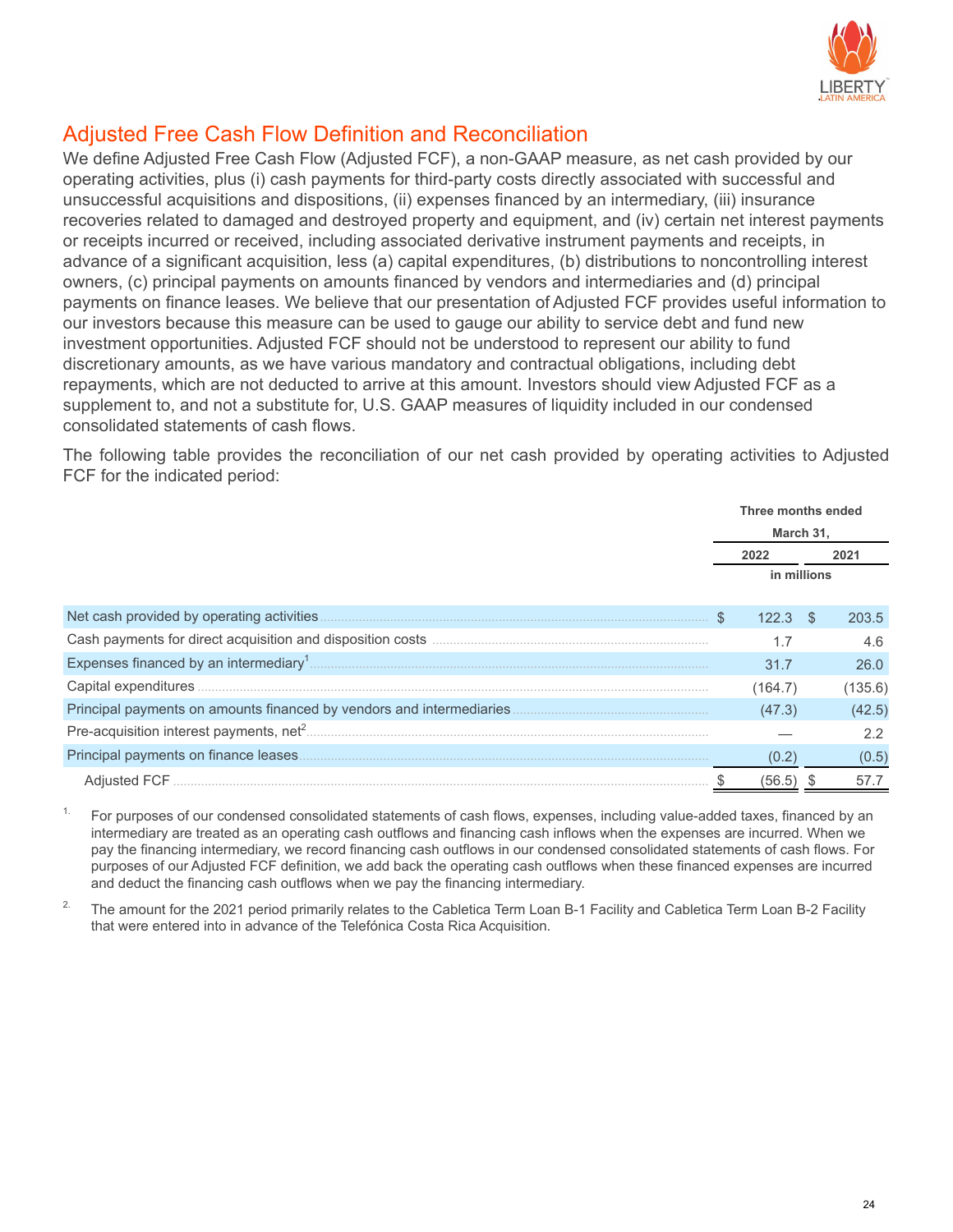

#### Rebase Information

Rebase growth rates are a non-GAAP measure. For purposes of calculating rebased growth rates on a comparable basis for all businesses that we owned during the current year, we have adjusted our historical revenue and Adjusted OIBDA to include or exclude the pre-acquisition amounts of acquired or disposed business, as applicable, to the same extent they are included or excluded from the current year. The businesses that were acquired impacting the comparative period are as follows:

- i. Telefónica Costa Rica, which was acquired on August 9, 2021; and
- ii. Broadband VI, LLC, which was acquired effective December 31, 2021.

In addition, we reflect the translation of our rebased amounts for the current-year period at the applicable average foreign currency exchange rates that were used to translate our results for the corresponding prioryear period.

We have reflected the revenue and Adjusted OIBDA of acquired entities in our prior-year rebased amounts based on what we believe to be the most reliable information that is currently available to us (generally preacquisition financial statements), as adjusted for the estimated effects of (a) any significant differences between U.S. GAAP and local generally accepted accounting principles, (b) any significant effects of acquisition accounting adjustments, (c) any significant differences between our accounting policies and those of the acquired entities and (d) other items we deem appropriate. We do not adjust pre-acquisition periods to eliminate nonrecurring items or to give retroactive effect to any changes in estimates that might be implemented during post-acquisition periods. As we did not own or operate the acquired entities during the pre-acquisition periods, no assurance can be given that we have identified all adjustments necessary to present their revenue and Adjusted OIBDA on a basis that is comparable to the corresponding postacquisition amounts that are included in our historical results or that the pre-acquisition financial statements we have relied upon do not contain undetected errors. In addition, the rebased growth percentages are not necessarily indicative of the revenue and Adjusted OIBDA that would have occurred if these transactions had occurred on the dates assumed for purposes of calculating our rebased amounts or the revenue and Adjusted OIBDA that will occur in the future. The rebased growth percentages have been presented as a basis for assessing growth rates on a comparable basis and should be viewed as measures of operating performance that are a supplement to, and not a substitute for, U.S. GAAP reported growth rates.

The following tables provide the aforementioned adjustments made to the revenue and Adjusted OIBDA amounts for the periods indicated, to derive our rebased growth rates. Due to rounding, certain rebased growth rate percentages may not recalculate.

In the tables set forth below:

- reported percentage changes are calculated as current period measure, as applicable, less priorperiod measure divided by prior-period measure; and
- rebased percentage changes are calculated as current period measure, as applicable, less rebased prior-period measure divided by rebased prior-period measure.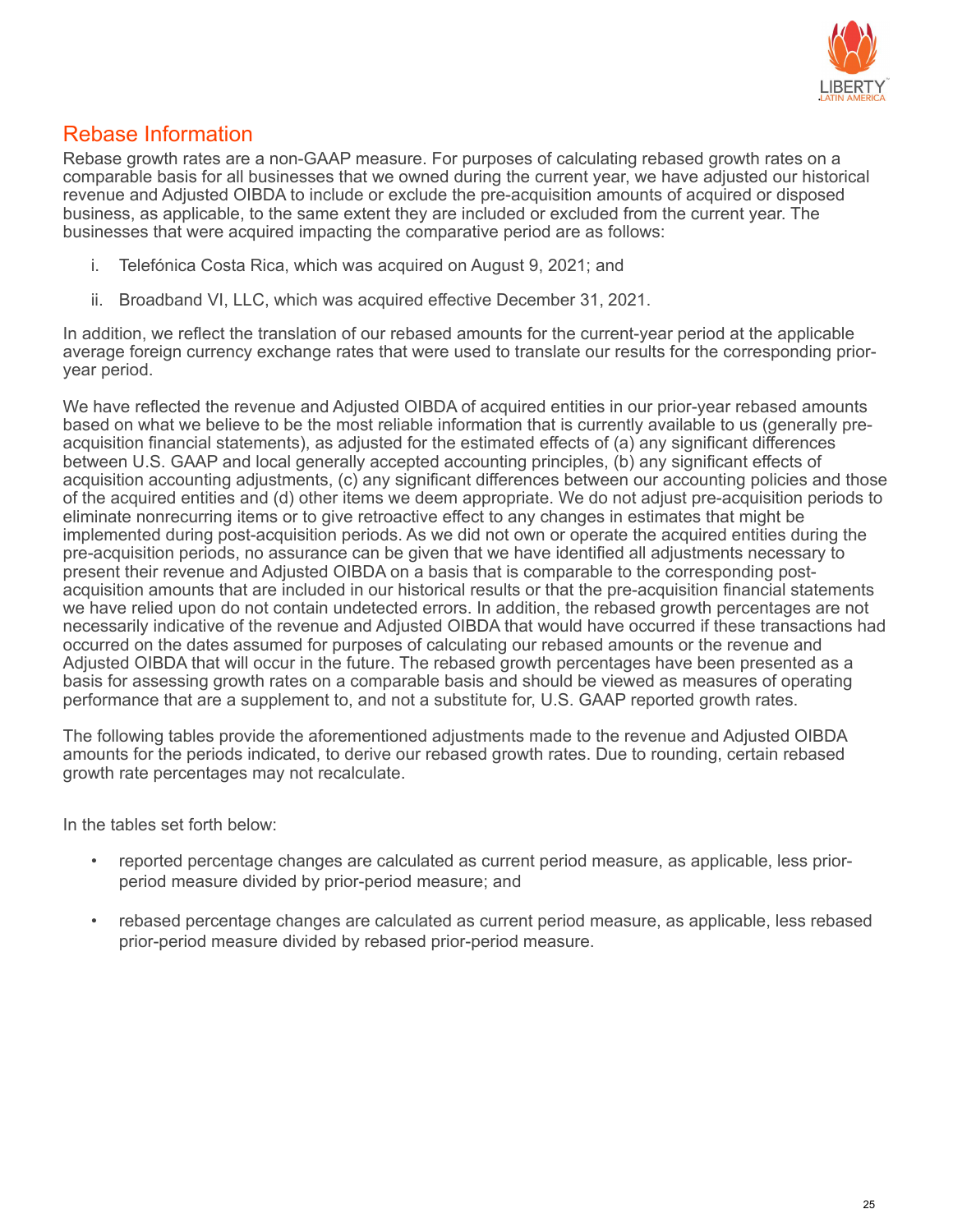

The following tables set forth the reconciliations from reported revenue to rebased revenue and related change calculations.

|                               | Three months ended March 31, 2021     |               |               |       |                               |       |               |             |                      |                |           |                   |                              |       |                   |
|-------------------------------|---------------------------------------|---------------|---------------|-------|-------------------------------|-------|---------------|-------------|----------------------|----------------|-----------|-------------------|------------------------------|-------|-------------------|
|                               | C&W<br>Caribbean &<br><b>Networks</b> | C&W<br>Panama |               |       | Liberty<br><b>Puerto Rico</b> |       | <b>VTR</b>    |             | Costa<br><b>Rica</b> |                | Corporate |                   | Intersegment<br>eliminations |       | Total             |
|                               |                                       |               |               |       |                               |       |               | In millions |                      |                |           |                   |                              |       |                   |
| Revenue - Reported.           | $\mathcal{L}$<br>429.8                |               | $\mathcal{S}$ | 127.3 | $\mathbb{S}$                  | 361.3 | $\mathbb{S}$  | 210.3       | $\mathbb{S}$         | $36.2 \quad $$ |           | $5.4 \text{ } $5$ |                              |       | $(5.1)$ \$1,165.2 |
| Rebase adjustments:           |                                       |               |               |       |                               |       |               |             |                      |                |           |                   |                              |       |                   |
|                               |                                       |               |               |       |                               | 2.9   |               |             |                      | 67.8           |           |                   |                              |       | 70.7              |
| Foreign currency              |                                       | (6.8)         |               |       |                               |       |               | (22.0)      |                      | (5.2)          |           |                   |                              |       | (34.0)            |
| Revenue - Rebased             | 423.0<br>\$                           |               | - \$          | 127.3 | $\mathcal{S}$                 | 364.2 | $\mathcal{S}$ | 188.3       | <sup>S</sup>         | 98.8           |           | 5.4               |                              | (5.1) | \$1,201.9         |
|                               |                                       |               |               |       |                               |       |               |             |                      |                |           |                   |                              |       |                   |
| Reported percentage<br>change |                                       | $4\%$         |               | $-$ % |                               | 2%    |               | (19)%       |                      | 197 %          |           | $4\%$             |                              | N.M.  | 5 %               |
| Rebased percentage            |                                       | 5%            |               | $-$ % |                               | $1\%$ |               | (9)%        |                      | 9%             |           | $4\%$             |                              | N.M.  | 1%                |

N.M. – Not Meaningful.

The following tables set forth the reconciliations from reported Adjusted OIBDA to rebased Adjusted OIBDA and related change calculations.

|                            | Three months ended March 31, 2021                      |                      |                               |                      |                           |             |         |  |  |  |  |  |
|----------------------------|--------------------------------------------------------|----------------------|-------------------------------|----------------------|---------------------------|-------------|---------|--|--|--|--|--|
|                            | C&W<br>Caribbean &<br>C&W<br><b>Networks</b><br>Panama |                      | Liberty<br><b>Puerto Rico</b> | <b>VTR</b>           | Costa<br><b>Rica</b>      | Corporate   | Total   |  |  |  |  |  |
|                            |                                                        |                      |                               | In millions          |                           |             |         |  |  |  |  |  |
|                            | 181.3                                                  | $\mathbb{S}$<br>44.0 | - \$<br>149.9                 | $\mathbb{S}$<br>70.5 | $\sqrt{S}$<br>14.1 S      | $(10.5)$ \$ | 449.3   |  |  |  |  |  |
| Rebase adjustments:        |                                                        |                      |                               |                      |                           |             |         |  |  |  |  |  |
| Acquisitions               |                                                        |                      | 0.3                           |                      | 11.4                      |             | 11.7    |  |  |  |  |  |
|                            | (2.7)                                                  |                      |                               | (7.3)                | (1.2)                     |             | (11.2)  |  |  |  |  |  |
| Adjusted OIBDA - Rebased   | 178.6                                                  | 44.0<br>- \$         | $150.2$ \$<br>- \$            | 63.2                 | $24.3$ \$<br>$\mathbb{S}$ | $(10.5)$ \$ | 449.8   |  |  |  |  |  |
|                            |                                                        |                      |                               |                      |                           |             |         |  |  |  |  |  |
| Reported percentage change | 6%                                                     | $(8)\%$              | $(4)\%$                       | (34)%                | 114%                      | (31)%       | $(2)\%$ |  |  |  |  |  |
| Rebased percentage change  | 8%                                                     | $(8)\%$              | (4)%                          | (26)%                | 24 %                      | (31)%       | (2)%    |  |  |  |  |  |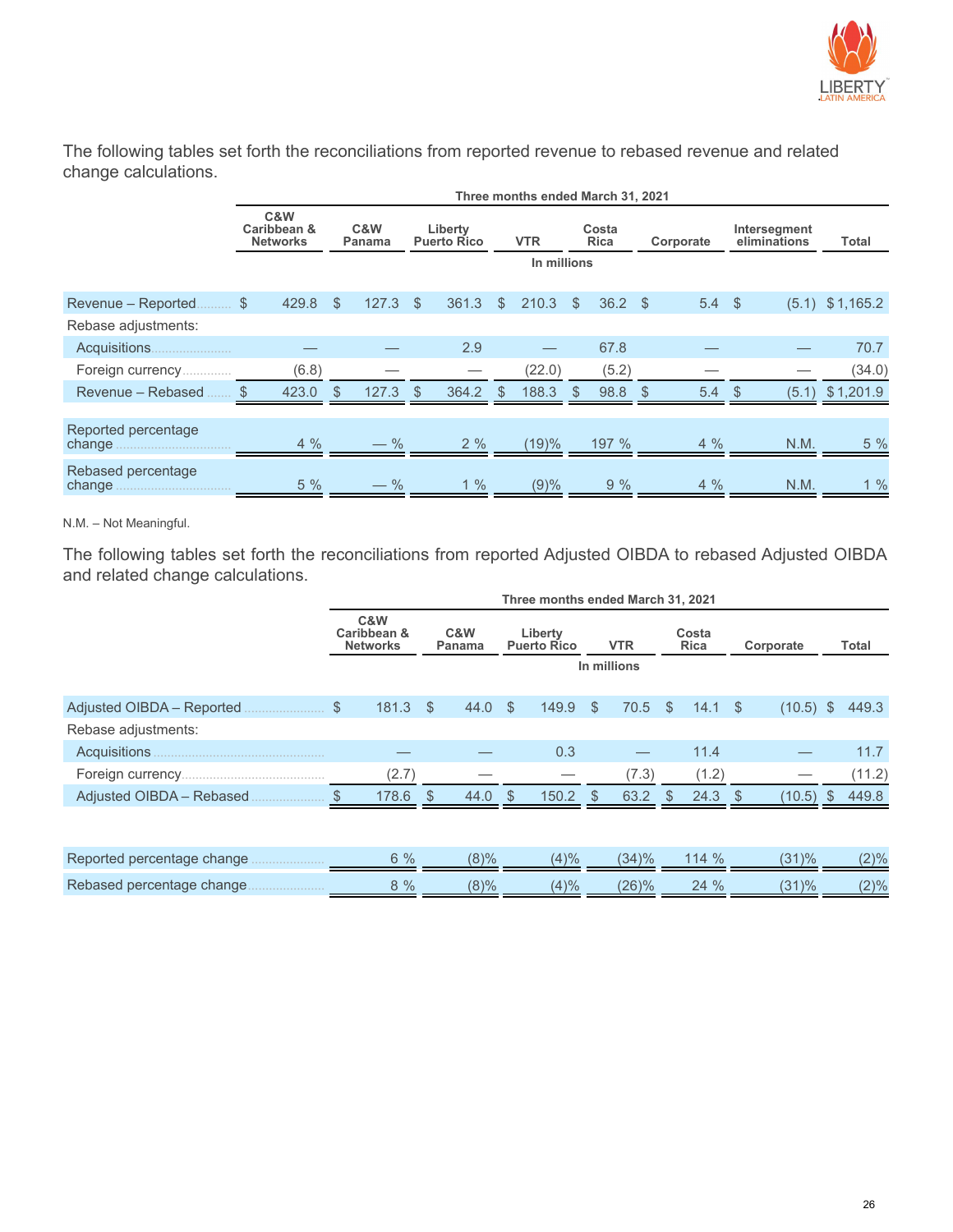

The following tables set forth the reconciliations from reported revenue by product for our C&W Caribbean and Networks segment to rebased revenue by product and related change calculations.

|                             | Three months ended March 31, 2021                                                                                                                 |       |          |                  |              |             |     |       |     |       |  |
|-----------------------------|---------------------------------------------------------------------------------------------------------------------------------------------------|-------|----------|------------------|--------------|-------------|-----|-------|-----|-------|--|
|                             | <b>Residential</b><br><b>Residential</b><br><b>Total</b><br>residential<br>mobile<br>fixed<br><b>B2B</b> revenue<br>revenue<br>revenue<br>revenue |       |          | Total<br>revenue |              |             |     |       |     |       |  |
|                             |                                                                                                                                                   |       |          |                  |              | In millions |     |       |     |       |  |
|                             | \$                                                                                                                                                | 125.9 | \$       | 85.4             | $\mathbb{S}$ | 211.3       | \$  | 218.5 | -S  | 429.8 |  |
| Rebase adjustments:         |                                                                                                                                                   |       |          |                  |              |             |     |       |     |       |  |
|                             |                                                                                                                                                   | (1.6) |          | (1.3)            |              | (2.9)       |     | (3.9) |     | (6.8) |  |
|                             |                                                                                                                                                   | 124.3 | <b>S</b> | 84.1             | \$.          | 208.4       | \$. | 214.6 | \$. | 423.0 |  |
|                             |                                                                                                                                                   |       |          |                  |              |             |     |       |     |       |  |
| Reported percentage change. |                                                                                                                                                   | 4%    |          | $7\%$            |              | $5\%$       |     | $2\%$ |     | 4%    |  |
| Rebased percentage change   |                                                                                                                                                   | 5%    |          | 8%               |              | $6\%$       |     | $4\%$ |     | 5%    |  |

The following tables set forth the reconciliations from reported revenue by product for our C&W borrowing group to rebased revenue by product and related change calculations.

|                                | Three months ended March 31, 2021      |            |                                         |       |    |                                 |  |                    |  |                  |  |  |
|--------------------------------|----------------------------------------|------------|-----------------------------------------|-------|----|---------------------------------|--|--------------------|--|------------------|--|--|
|                                | <b>Residential</b><br>fixed<br>revenue |            | <b>Residential</b><br>mobile<br>revenue |       |    | Total<br>residential<br>revenue |  | <b>B2B</b> revenue |  | Total<br>revenue |  |  |
|                                |                                        |            |                                         |       |    | In millions                     |  |                    |  |                  |  |  |
| Revenue by product - Reported. | \$.                                    | $149.6$ \$ |                                         | 140.2 | -S | 289.8 \$                        |  | $265.3$ \$         |  | 555.1            |  |  |
| Rebase adjustments:            |                                        |            |                                         |       |    |                                 |  |                    |  |                  |  |  |
|                                |                                        | (1.6)      |                                         | (1.3) |    | (2.9)                           |  | (3.9)              |  | (6.8)            |  |  |
| Revenue by product – Rebased   |                                        | 148.0      |                                         | 138.9 |    | 286.9                           |  | 261.4              |  | 548.3            |  |  |
| Reported percentage change.    |                                        | 5%         |                                         | 3%    |    | $4\%$                           |  | $1\%$              |  | 3%               |  |  |
| Rebased percentage change      |                                        | 6%         |                                         | $4\%$ |    | 5%                              |  | 3%                 |  | 4%               |  |  |

The following table sets forth the reconciliation from Adjusted OIBDA for our C&W borrowing group to rebased Adjusted OIBDA and related change calculations.

|                            | Three months ended<br>March 31, 2021 |
|----------------------------|--------------------------------------|
|                            | In millions                          |
| Adjusted OIBDA - Reported  | 225.3                                |
| Rebase adjustments:        |                                      |
|                            | 2.7                                  |
|                            |                                      |
|                            |                                      |
| Reported percentage change | $3\%$                                |
| Rebased percentage change. | 5 %                                  |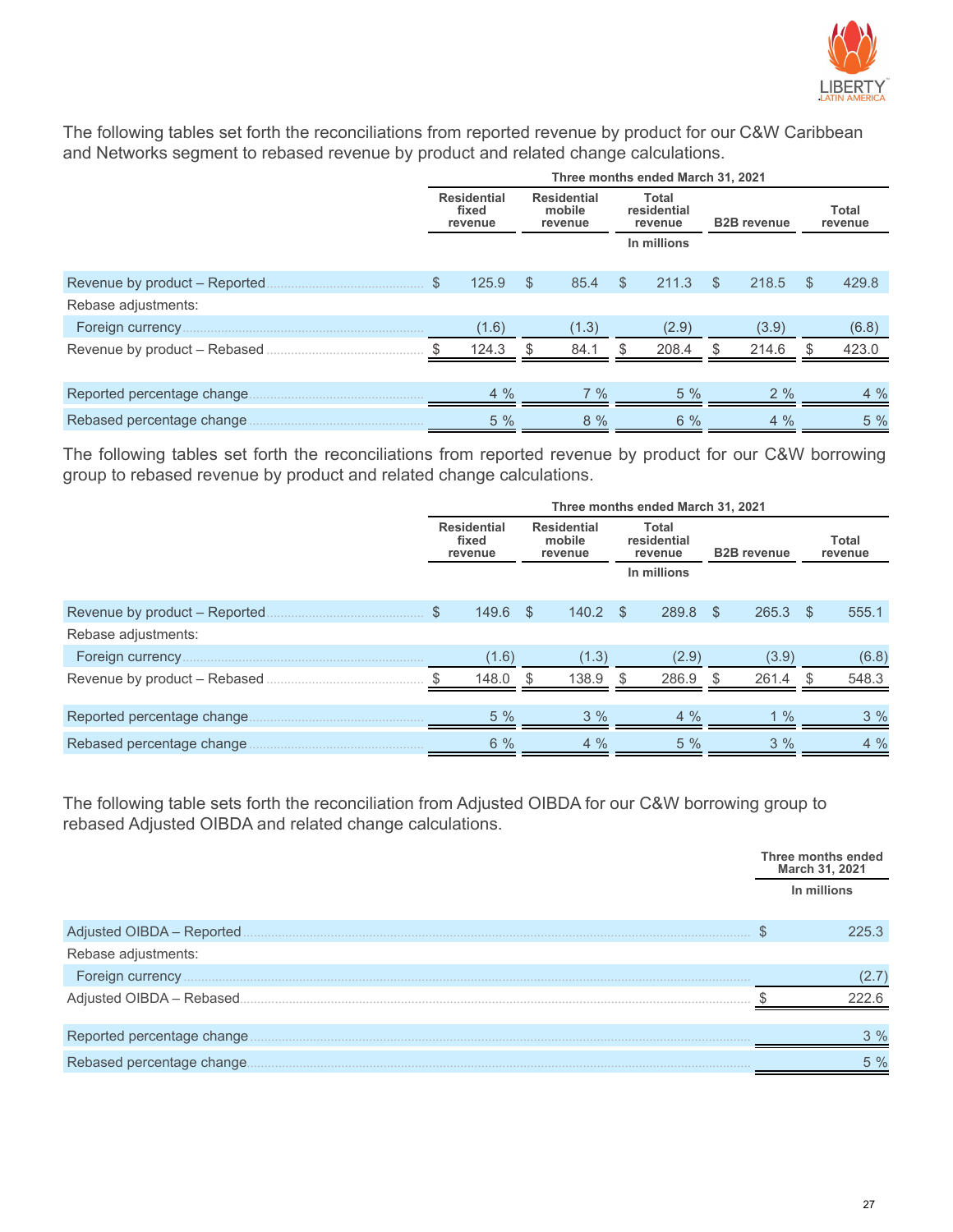

#### Non-GAAP Reconciliation for Consolidated Leverage Ratios

We have set forth below our consolidated leverage and net leverage ratios, which include VTR. Our consolidated leverage and net leverage ratios, each a non-GAAP measure, are defined as (i) adjusted total debt and finance lease obligations (total carrying value of debt and finance lease obligations plus discounts, premiums and deferred finance costs, less projected derivative principal-related cash receipts) less cash and cash equivalents divided by (ii) last two quarters annualized Adjusted OIBDA as of March 31, 2022. For purposes of these calculations, adjusted total debt and finance lease obligations is measured using swapped foreign currency rates. We believe our consolidated leverage and net leverage ratios are useful because they allow our investors to consider the aggregate leverage on the business inclusive of any leverage at the Liberty Latin America level, not just at each of our operations. Investors should view consolidated leverage and net leverage as supplements to, and not substitutes for, the ratios calculated based upon measures presented in accordance with U.S. GAAP. Reconciliations of the numerator and denominator used to calculate the consolidated leverage and net leverage ratios as of March 31, 2022 and December 31, 2021 are set forth below:

|                                                                                      | March 31,<br>2022 |                                     |              | December 31,<br>2021 |
|--------------------------------------------------------------------------------------|-------------------|-------------------------------------|--------------|----------------------|
|                                                                                      |                   | in millions, except leverage ratios |              |                      |
|                                                                                      | $\mathbb{S}$      | 9,099.8                             | $\mathbb{S}$ | 9,064.9              |
|                                                                                      |                   | 136.7                               |              | 143.2                |
|                                                                                      |                   | 14.8                                |              | (104.2)              |
|                                                                                      |                   | 9,251.3                             |              | 9,103.9              |
| Less:                                                                                |                   |                                     |              |                      |
|                                                                                      |                   | 923.4                               |              | 1,066.4              |
|                                                                                      |                   | 8,327.9                             | $\sqrt{3}$   | 8,037.5              |
| Operating income <sup>3</sup> :                                                      |                   |                                     |              |                      |
|                                                                                      |                   | N/A                                 | \$           | 139.0                |
|                                                                                      |                   | (411.8)                             |              | (411.8)              |
|                                                                                      |                   | 188.3                               |              | N/A                  |
|                                                                                      |                   | (223.5)                             |              | (272.8)              |
|                                                                                      |                   | $(447.0)$ \$                        |              | (545.6)              |
| Adjusted OIBDA <sup>4</sup> :                                                        |                   |                                     |              |                      |
|                                                                                      |                   | N/A                                 | \$           | 446.1                |
|                                                                                      |                   | 469.6                               |              | 469.6                |
|                                                                                      |                   | 440.2                               |              | N/A                  |
|                                                                                      |                   | 909.8                               | $\sqrt{2}$   | 915.7                |
|                                                                                      |                   | 1,819.6                             | \$           | 1,831.4              |
| Consolidated debt and finance lease obligations to operating income (loss) ratio     |                   | (20.4)x                             |              | (16.6)x              |
| Consolidated net debt and finance lease obligations to operating income (loss) ratio |                   | (18.3)x                             |              | (14.7)x              |
|                                                                                      |                   | 5.1x                                |              | 5.0x                 |
|                                                                                      |                   | 4.6x                                |              | 4.4x                 |

N/A – Not Applicable.

Amounts represent the U.S. dollar equivalents and are based on interest rates and exchange rates that were in effect as of March 31, 2022 and December 31, 2021, respectively.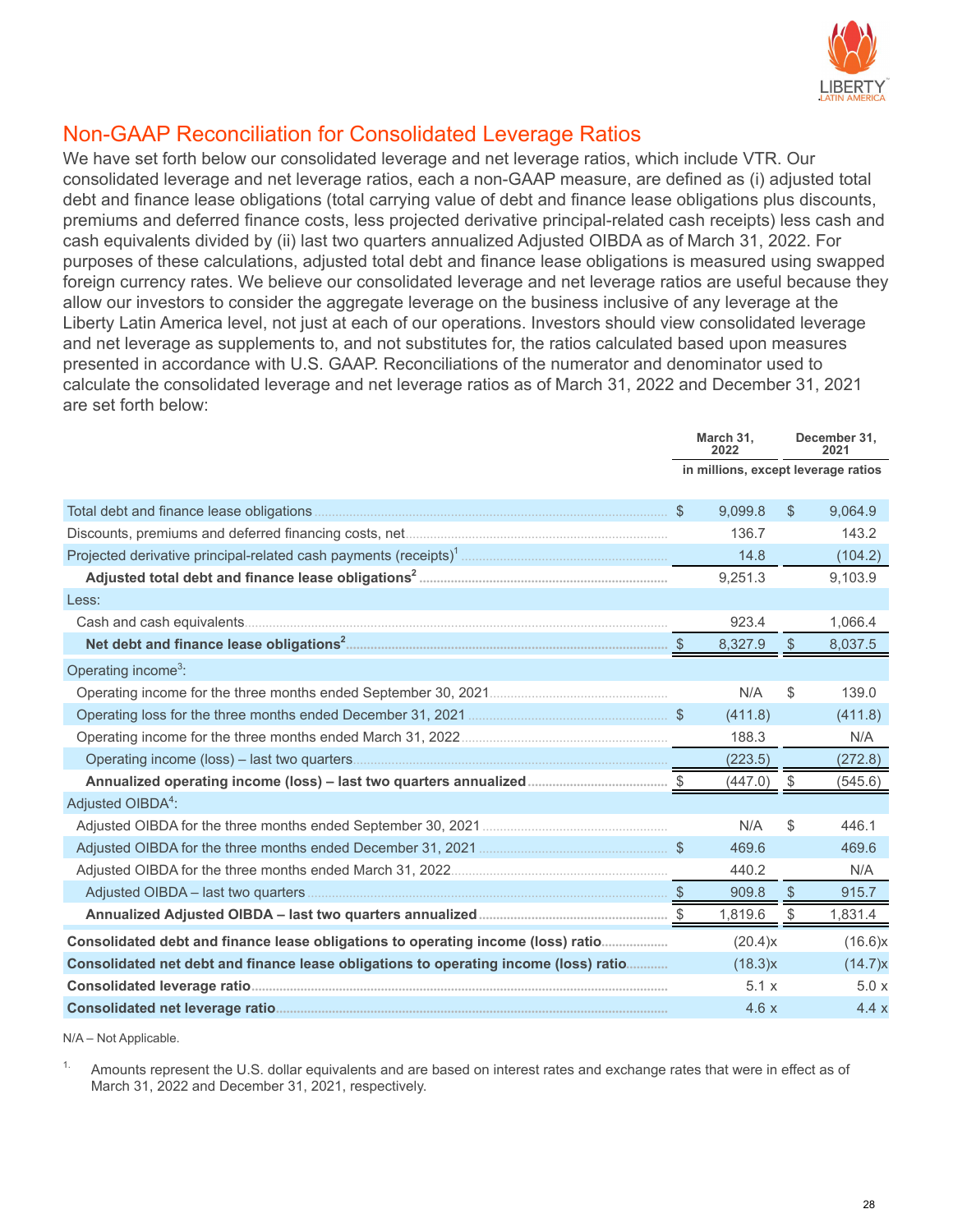

<sup>2.</sup> The adjusted total debt and finance lease obligations and net debt and finance lease obligations balances include VTR balances. The VTR balances included in the table above are as follows:

|                           | March 31.<br>2022 |              | December 31,<br>2021 |         |  |
|---------------------------|-------------------|--------------|----------------------|---------|--|
|                           |                   | in millions  |                      |         |  |
|                           |                   |              |                      |         |  |
|                           |                   | $1.506.0$ \$ |                      | 1.499.0 |  |
|                           |                   | 23.1         |                      | 23.2    |  |
|                           |                   | 18.7         |                      | (95.7)  |  |
|                           |                   | 1.547.8      |                      | 1.426.5 |  |
| Less:                     |                   |              |                      |         |  |
| Cash and cash equivalents |                   | 66.8         |                      | 109.7   |  |
|                           |                   | 1.481.0      |                      | 1.316.8 |  |

- 3. Operating income or loss is the closest U.S. GAAP measure to Adjusted OIBDA, as discussed in *Adjusted OIBDA and Adjusted OIBDA less P&E Additions* above. Accordingly, we have presented consolidated debt and finance lease obligations to operating income (loss) and consolidated net debt and finance lease obligations to operating income (loss) as the most directly comparable financial ratios to our non-GAAP consolidated leverage and consolidated net leverage ratios.
- 4. Adjusted OIBDA is a non-GAAP measure. See A*djusted OIBDA and Adjusted OIBDA less P&E Additions* above for reconciliation of Adjusted OIBDA to the nearest U.S. GAAP measure for the three months ended March 31, 2022. A reconciliation of our operating income (loss) to Adjusted OIBDA for the three months ended September 30, 2021 and December 31, 2021 is presented in the following table:

|                               |             | Three months ended<br><b>September 30, 2021</b> |  | Three months ended<br>December 31, 2021 |
|-------------------------------|-------------|-------------------------------------------------|--|-----------------------------------------|
|                               | in millions |                                                 |  |                                         |
| Operating income (loss)       |             | 139.0                                           |  | (411.8)                                 |
|                               |             | 33.1                                            |  | 29.2                                    |
| Depreciation and amortization |             | 251.9                                           |  | 228.5                                   |
|                               |             | 22.1                                            |  | 623.7                                   |
| <b>Adjusted OIBDA</b>         |             |                                                 |  | 469.6                                   |

#### Non-GAAP Reconciliations for Borrowing Groups

We provide certain financial measures in this press release of our borrowing groups. The financial statements of each of our borrowing groups are prepared in accordance with U.S. GAAP. We include certain financial measures for our borrowing group in this press release that are considered non-GAAP measures, including: (i) Adjusted OIBDA; (ii) Adjusted OIBDA Margin; and (iii) Proportionate Adjusted OIBDA.